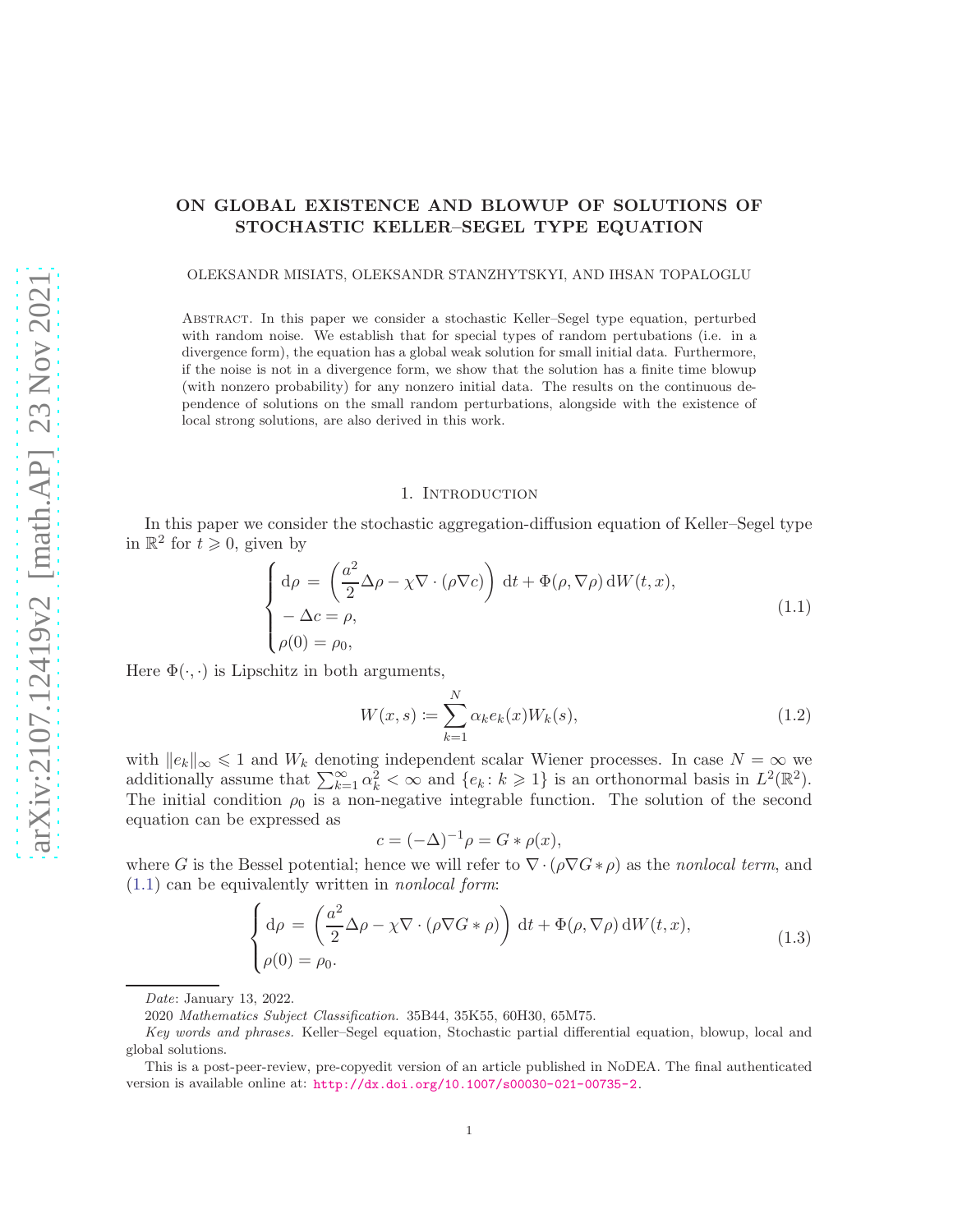The deterministic version of the equation [\(1.1\)](#page-0-0) is the well-known Keller–Segel model of chemotaxis, originally proposed in [\[19\]](#page-24-0). An important aspect of the Keller–Segel equation is that the diffusion term  $\Delta \rho$  and the nonlocal quadratic aggregation term  $\nabla \cdot (\rho \nabla G * \rho)$  are in direct competition: the diffusion term contributes to global existence (in the extreme case it is a heat equation with  $\chi = 0$  and  $\Phi = 0$ , while the quadratic term initiates finite time blowup in certain norms. Thus, depending on the mass of the initial value, solutions of the Keller–Segel equation may exist globally (for small initial mass) or blow up in finite time (for large initial mass) (see  $[1, 3, 4, 12, 18]$  $[1, 3, 4, 12, 18]$  $[1, 3, 4, 12, 18]$  $[1, 3, 4, 12, 18]$  $[1, 3, 4, 12, 18]$  $[1, 3, 4, 12, 18]$  $[1, 3, 4, 12, 18]$  $[1, 3, 4, 12, 18]$  as well as  $[13, 14]$  $[13, 14]$  for a compherensive survey). In this work we show that the noise term typically contributes to blowup of solutions, and in certain cases initiates blowup even for small masses.

The Keller–Segel equation can be derived from a system of interacting particles  $\{(X_i)(t)\}_{i=1}^N$ satisfying stochastic differential equations

$$
dX_i(t) = \frac{1}{N-1} \sum_{i \neq j}^{N} \nabla K(X_i(t) - X_j(t)) dt + \sqrt{2} dB_i(t), \qquad i = 1, ..., N, \ t > 0,
$$

where K is a radially increasing interaction kernel (such as  $K(x) = -|x|^{2-d}$ ) and  $\{B_i(t)\}_{i=1}^N$ are independent Wiener processes. The rigorous derivation of the Keller–Segel equation from the microscopic particle system follows, for example, through the propagation of chaos as  $N \to \infty$  (see [\[5,](#page-24-8)[17\]](#page-24-9) and references therein).

The particle system which leads to the classical deterministic Keller–Segel only contains idiosyncratic noises that are independent from one particle to another. As the effects of these noises average out in the large particle limit  $N \to \infty$  they lead to a deterministic equation. However, incorporating common environmental noises, such as temperature, light, and sound, is crucial for a more precise modeling of chemotaxis.

In [\[6\]](#page-24-10) the authors obtain a propagation of chaos result for the particle system with common noise given by

$$
dX_i(t) = \frac{1}{N} \sum_{i \neq j}^N \nabla K(X_i(t) - X_j(t)) dt + \sum_{j=1}^\infty \sigma_j(X_i(t)) dB_j(t), \qquad i = 1, \dots, N,
$$

where K is an interaction kernel such that  $\nabla K$  is uniformly Lipschitz,  $\sigma_j: \mathbb{R}^d \to \mathbb{R}^d$  are also uniformly Lipschitz and  $B_i(t)$  are independent real-valued Brownian motions for  $j \in \mathbb{N}$ . They show that, the weak limit, in probability, of the empirical measure  $\frac{1}{N} \sum_{i=1}^{N} \delta_{X_i(t)}$  is the measure  $\mu(t)$  which satisfies the stochastic PDE

$$
d\mu(t) = \frac{1}{2}\Delta\mu(t) + \nabla \cdot \left(\mu(t)F(\mu(t))\right)dt - \sum_{j=1}^{\infty} \nabla \left(\sigma_j(x)\mu(t)\right)dB_j(t)
$$

in some distributional sense, where  $F(\mu(t)) = \int_{\mathbb{R}^d} \nabla K(x - y) d\mu_y(t)$ .

The works addressing stochastic Keller–Segel model include [\[10\]](#page-24-11) and [\[15\]](#page-24-12). In [\[10\]](#page-24-11), the authors establish the local existence of solutions for a large class of nonlinear SPDEs, including stochastic Keller–Segel type equation on torus. The work [\[15\]](#page-24-12) by Huang and Qiu addresses a Keller–Segel type stochastic aggregation-diffusion equation in the entire space, in which the interactions are determined by Bessel potentials. The authors obtain the SPDE as the large particle limit of a system of stochastic differential equations with common noise (in divergence form) and prove, using the contraction argument in spirit of [\[6\]](#page-24-10), the local existence and uniqueness for weak solutions on the interval  $[0, T]$ , where T depends on the  $L^4$ -norm of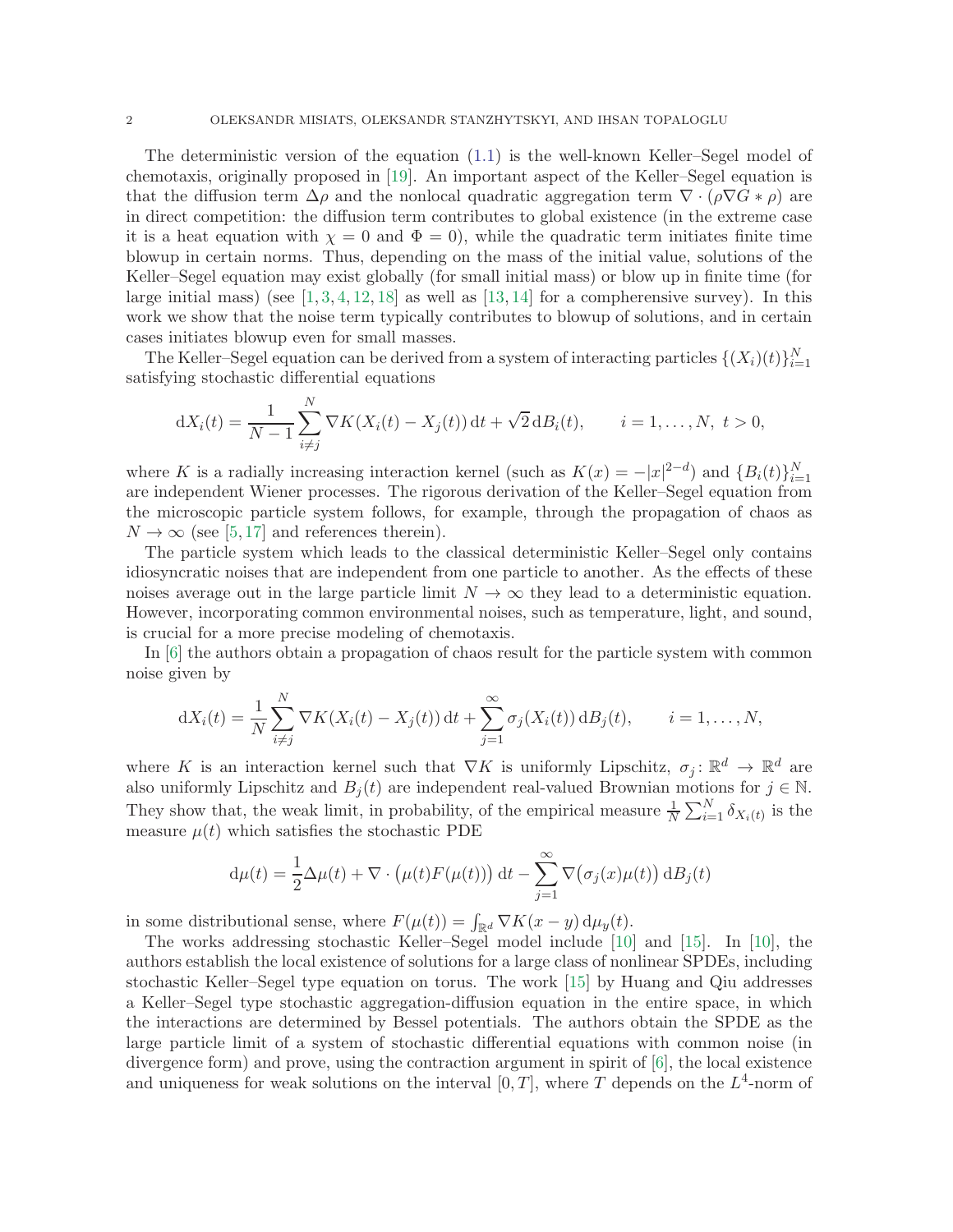the initial value. Furthermore, the authors show that if the  $L^4$ -norm of the initial value is sufficiently small, the equation admits a global weak solution.

On the contrary, if the initial data is large, in the deterministic case it is well known (see e.g.  $[2, 4]$  $[2, 4]$ ) that global existence of solutions is impossible, since the solution has finite time blowup. The finite time blowup of the solutions are not considered in [\[15\]](#page-24-12). Hence, to the best of our knowledge, the question of a finite time blowup for stochastic Keller– Segel model, has not been addressed in the literature yet. Only recently, in [\[26\]](#page-25-0), Rosenzweig and Staffilani study a large class of active scalar equations in arbitrary dimension (including parabolic-elliptic Patlak–Keller–Segel equation) and show that a random diffusion term can lead to global solutions for such equations which, without any diffusion, would have finite time blowup.

In this paper we deal with the stochastic Keller–Segel equation, with the stochastic perturbation of the following two types. The first choice of noise is of *divergence type*, which is a particular case of the noise in [\[15\]](#page-24-12):

<span id="page-2-1"></span>
$$
\begin{cases} d\rho = \left(\frac{\nu^2 + \sigma^2}{2} \Delta \rho - \chi \nabla \cdot (\rho \nabla G * \rho)\right) dt + \sigma \nabla \rho dW(t), x \in \mathbb{R}^2 \\ \rho(0) = \rho_0. \end{cases}
$$
(1.4)

where  $\sigma > 0$  is a constant,  $W(t) = (W_1(t), W_2(t))$ , with  $W_1$  and  $W_2$  being independent scalar Wiener processes, and for the convenience of further presentation, we denote

$$
\nu^2 := a^2 - \sigma^2 > 0.
$$

The second choice is a noise of non-divergence type:

<span id="page-2-0"></span>
$$
\begin{cases}\n\mathrm{d}\rho = \left(\frac{a^2}{2}\Delta\rho - \chi \nabla \cdot (\rho \nabla G * \rho)\right) \mathrm{d}t + \Phi(\rho) \mathrm{d}W(t, x), \\
\rho(0) = \rho_0,\n\end{cases}
$$
\n(1.5)

where  $\Phi(\cdot)$  is Lipschitz and  $W(x, s)$  is defined in [\(1.2\)](#page-0-1). Sometimes we will refer to the noise in [\(1.5\)](#page-2-0) as the general noise. The noise of this type is consistent with the one typically used in the abstract theory of SPDEs by Da Prato and Zabczyk [\[7,](#page-24-14)[8\]](#page-24-15) when studying the long time behavior and invariant measures for stochastic PDEs, both in local [\[23](#page-25-1)[–25\]](#page-25-2) and nonlocal [\[11\]](#page-24-16) settings.

Let us overview the main results of the present paper.

• In Section [3,](#page-5-0) which is devoted to the existence of solutions, we start our analysis with Theorem [3.1.](#page-5-1) First we show that the equation  $(1.4)$  has a local-in-time weak solution, which is in the space  $L^p(\mathbb{R}^2)$ ,  $p \geq 2$  with probability 1.

We further show in Theorem [3.2,](#page-9-0) by means of a priori estimates, that the local solution is in fact global, provided the initial mass is sufficiently small. Similar results were obtained in [\[15\]](#page-24-12) for  $p = 4$  only.

We conclude Section [3](#page-5-0) with the analysis of Keller–Segel with general noise [\(1.5\)](#page-2-0). Using the approach of Debussche, Glatt-Holtz, and Temam [\[9\]](#page-24-17), in Theorem [3.6](#page-12-0) we show that this equation has a local strong solution for any initial data.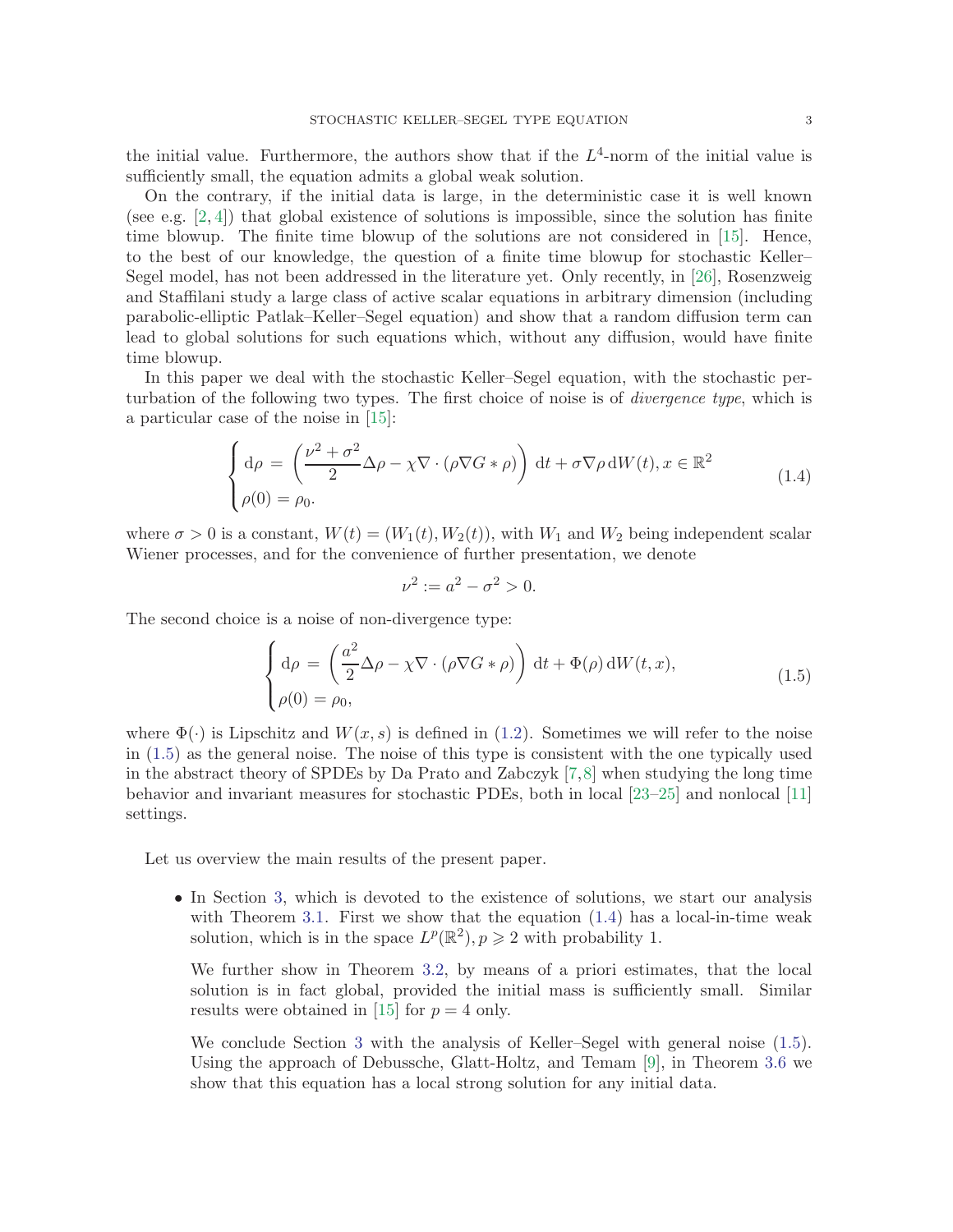• In Section [4](#page-13-0) we analyze several scenarios, under which the solutions of  $(1.3)$  seize to exist globally in time, and define several types of blowup behavior (see Definition [4.1](#page-13-1) below). We start with Theorem [4.2,](#page-13-2) in which we show that for sufficiently large initial mass, the solutions of [\(1.4\)](#page-2-1) have finite time blowup with probability 1.

Theorem [4.5](#page-15-0) establishes a similar result for the solutions of equation [\(1.5\)](#page-2-0). However, the analysis in this case is more difficult, since the  $L^1$  norm of solutions is preserved only on average (in contrast with [\(1.4\)](#page-2-1), where it is preserved almost surely), and there are no a priori bounds on the length of the existence intervals for solutions.

We conclude Section [4](#page-13-0) by showing that it is not possible to establish the analog of Theorem [3.2](#page-9-0) for the equation [\(1.5\)](#page-2-0) with general noise. In particular, in Theorem [4.5](#page-15-0) we argue that for any nonzero initial data the solution has a finite time blowup, with a nonzero probability.

• Finally, in Section [5](#page-21-0) we show, that small random perturbations of the equation [\(1.4\)](#page-2-1) converge to the solutions of deterministic Keller–Segel equation.

## 2. Preliminaries

We start by noting some properties of the Bessel potential which accounts for the nonlocal contribution. The space of Bessel potentials is defined as the space of function  $f$  such that  $(-\Delta)^{k/2} f \in L^p(\mathbb{R}^n)$ , and it is equivalent to the Sobolev space  $W^{k,p}(\mathbb{R}^n)$ . Since  $c = (-\Delta)^{-1} \rho$ , if  $\rho \in L^p(\mathbb{R}^n)$  with  $1 < p < n$ , then  $c \in W^{2,p}(\mathbb{R}^n)$ .

Using the Sobolev embedding  $W^{k,p}(\mathbb{R}^n) \subset C^{r,\alpha}(\mathbb{R}^n)$  where  $n \leq pk$ ,  $\alpha \in (0,1]$ ,  $\frac{1}{p} - \frac{k}{n} =$  $-\frac{r+\alpha}{n}$ , with the choices of  $n = 2$ ,  $k = 2$ , and  $r = 1$ , we see that  $\alpha > 0$  is equivalent to assuming that  $p > 2$ . Therefore  $W^{2,p}(\mathbb{R}^2) \subset C^{1,\alpha}(\mathbb{R}^2)$  for all  $p > 2$  and  $\alpha > 0$ .

In particular, we have that

<span id="page-3-0"></span>
$$
||G * \rho||_{W^{1,\infty}(\mathbb{R}^2)} \leq C_p ||G * \rho||_{W^{2,p}(\mathbb{R}^2)} \leq C_p ||\rho||_p
$$
\n(2.1)

for all  $p > 2$ . Here and in the rest of the paper  $\|\cdot\|_p$  denotes the  $L^p(\mathbb{R}^n)$ -norm.

Let  $(\Omega, \mathcal{F}, \mathcal{F}_t, P)$  be a complete filtered probability space. Denote by  $\mathcal{F}_t^W, t \geq 0$  the augmented filtration, generated by the Wiener process in [\(1.1\)](#page-0-0). Following [\[15\]](#page-24-12), we introduce the spaces:

**Definition 2.1.** For each Banach space  $(X, \|\cdot\|_X)$ , for all  $q \geq 1$  and  $0 \leq t < \tau \leq T$ , denote  $S^q_{\mathcal{I}}$  ${}_{\mathcal{F}}^{q}([t,\tau];X)$  to be the set of X-valued,  $\mathcal{F}_{t}$  - adapted and continuous processes  $\{\xi_{s},s\in[t,\tau]\},$ such that

$$
\|\xi\|_{S^q_{\mathcal{F}}([t,\tau];X)}:=\begin{cases}\left(\mathbb{E}\sup_{s\in[t,\tau]}\|\xi_s\|_X^q\right)^{1/q},\quad q\in[1,\infty);\cr \mathop{\mathrm{ess\,sup}}_{\omega\in\Omega}\sup_{s\in[t,\tau]}\|\xi_s\|_X,\quad q=\infty.\end{cases}
$$

**Definition 2.2.** Denote  $L_7^q$  $\mathcal{F}^q$  ([t,  $\tau$ ]; X) to be the set of X-valued, predictable processes  $\{\xi_s, s \in \mathcal{F}^q\}$  $[t, \tau]$ , such that

$$
\|\xi\|_{L^q_{\mathcal{F}}([t,\tau];X)} := \begin{cases} \left(\mathbb{E} \int_t^{\tau} \|\xi_s\|_X^q \, \mathrm{d}s\right)^{1/q}, & q \in [1,\infty); \\ \operatorname{ess} \sup_{\omega \in \Omega} \sup_{s \in [t,\tau]} \|\xi_s\|_X, & q = \infty. \end{cases}
$$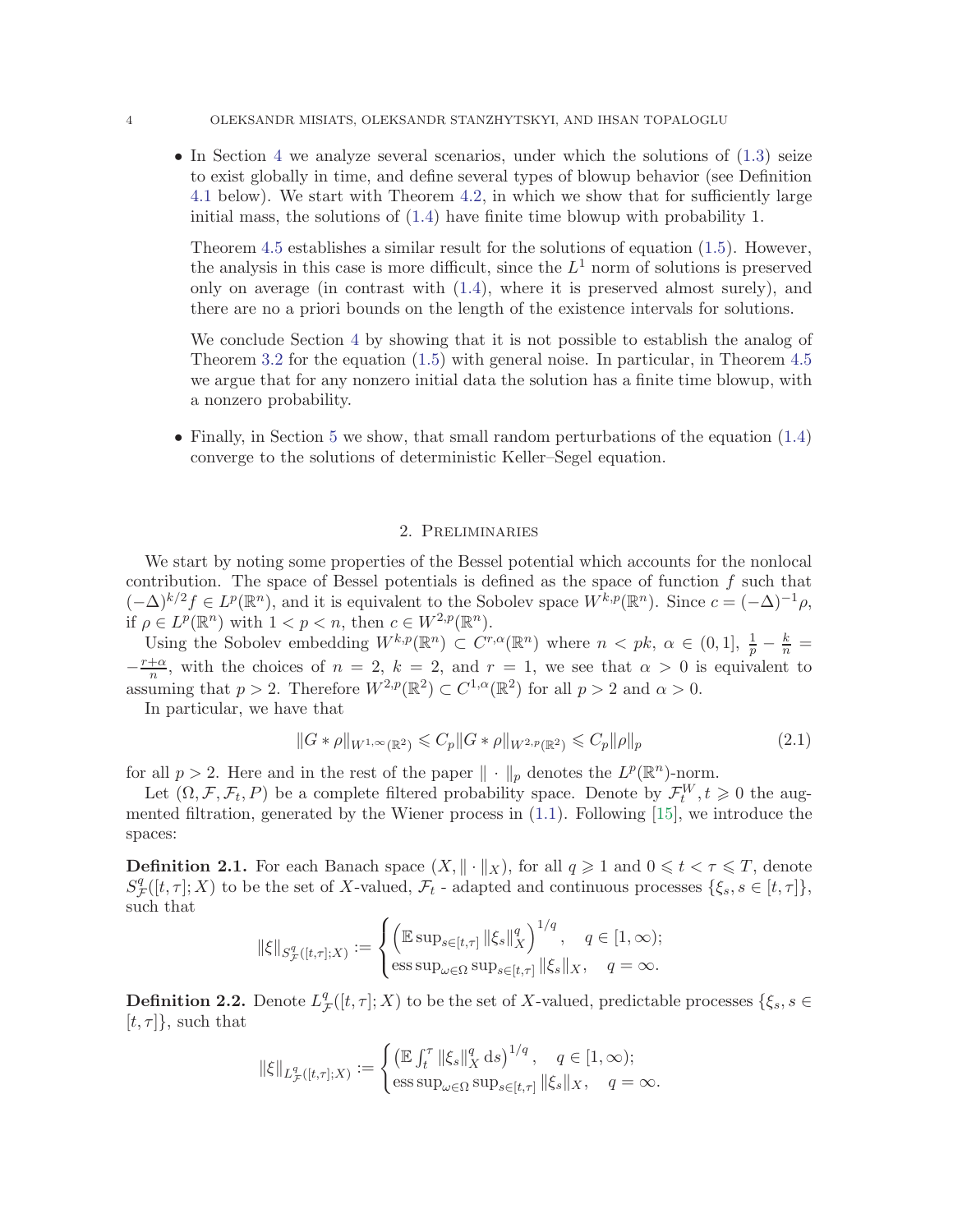<span id="page-4-3"></span>**Definition 2.3.** A family of random functions  $\rho(t)$  in  $S^{\infty}_{\mathcal{F}_\mathcal{W}}([0,T];L^1(\mathbb{R}^2) \cap L^p(\mathbb{R}^2))$  is a weak solution of [\(1.3\)](#page-0-2) on [0, T] if for any  $\varphi \in C_c^2(\mathbb{R}^2)$  and  $t \in [0, T]$  almost surely we have

$$
\int_{\mathbb{R}^2} \varphi(x)\rho(x,t) dx - \int_{\mathbb{R}^2} \varphi(x)\rho(x,0) dx =
$$
\n
$$
\int_0^t \left(\frac{a^2}{2} \int_{\mathbb{R}^2} \Delta \varphi(x)\rho(x,s) dx - \chi \int_{\mathbb{R}^2} \rho(s)\nabla \varphi(x)\nabla_x(\mathcal{G} * \rho(s)) dx\right) ds
$$
\n
$$
+ \int_0^t (\varphi(\cdot), \Phi dW(s, \cdot)),
$$

where

$$
(\varphi(\cdot), \Phi \, dW(s, \cdot)) := \sum_{k=1}^{\infty} a_k \int_{\mathbb{R}^2} \varphi(x) \Phi(\rho, \nabla \rho) e_k(x) \, dx \, dW_k(s).
$$

The rigorous definition of a *strong solution* will we given in Subsection [3.3.](#page-11-0)

The following proposition is crucial in establishing the physical properties of the solution of Keller–Segel equation, namely, the preservation of mass and non-negativity.

<span id="page-4-2"></span>**Proposition 2.4.** Suppose  $\rho_0 \in L^1(\mathbb{R}^2)$  is such that  $\rho_0 \geq 0$  and

$$
\int_{\mathbb{R}^2} \rho_0(x) \, \mathrm{d}x = m_0.
$$

Then a local solution satisfies the following properties.

- (i) (Positivity property) If  $\rho(x,t)$  is a local solution of either [\(1.4\)](#page-2-1) or [\(1.5\)](#page-2-0), then for all t from the interval of existence we have  $\rho(x,t) \geq 0$  a.s.
- (ii) (Preservation of mass property) If  $\rho(x,t)$  is a local solution of  $(1.4)$ , then for all t from its interval of existence we have

$$
\int_{\mathbb{R}^2} \rho(x, t) \, \mathrm{d}x = m_0 \, a.s.
$$

(iii) (Preservation of average mass property) If  $\rho(x,t)$  is a local solution of [\(1.5\)](#page-2-0), then for all t from its interval of existence

<span id="page-4-0"></span>
$$
\mathbb{E}\int_{\mathbb{R}^2}\rho(x,t)\,\mathrm{d}x = m_0.
$$

We postpone the proof of this proposition to subsection [3.1.](#page-5-2) The proof of the next proposition relies on the generalized Ito's formula [\[21\]](#page-25-3).

<span id="page-4-1"></span>**Proposition 2.5.** Let  $\rho(t, x)$  be a weak solution of [\(1.4\)](#page-2-1). Then

$$
\|\rho\|_p^p - \|\rho_0\|_p^p = -\int_0^t \int_{\mathbb{R}^2} \frac{1}{2} \nu^2 p(p-1) \rho^{p-2} |\nabla \rho|^2 dx ds - \chi \int_0^t \int_{\mathbb{R}^2} p \rho^{p-1} \nabla \cdot (\rho \nabla c) dx ds. \quad (2.2)
$$

*Proof.* Note that, formally, for  $p > 2$  and  $\mathcal{F}(\rho) = \rho^p$ , we have

$$
\mathrm{d}\mathcal{F} = p\rho^{p-1}\,\mathrm{d}\rho + \frac{1}{2}p(p-1)\rho^{p-2}\sigma^2|\nabla\rho|^2\,\mathrm{d}t.
$$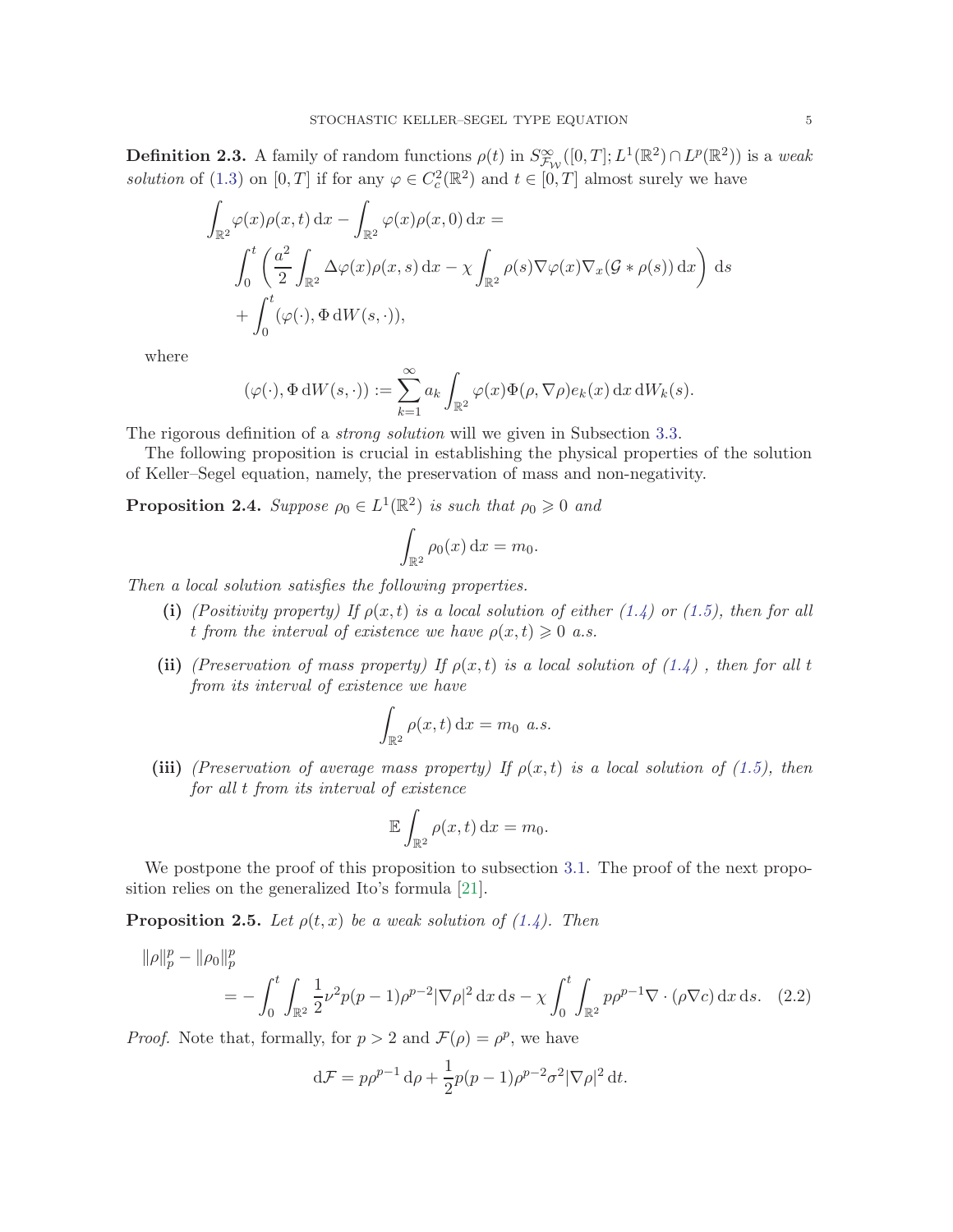Hence, using [\[21\]](#page-25-3), Theorem 2.1, we have

$$
\|\rho\|_p^p - \|\rho_0\|_p^p = -\int_0^t \int_{\mathbb{R}^2} \left( \frac{1}{2} (\nu^2 + \sigma^2) p(p-1) \rho^{p-2} |\nabla \rho|^2 + \chi p \rho^{p-1} \nabla \cdot (\rho \nabla c) \right) dx ds
$$
  
+ 
$$
\int_0^t \int_{\mathbb{R}^2} \frac{1}{2} p(p-1) \rho^{p-2} \sigma^2 |\nabla \rho|^2 dx ds - \int_0^t \int_{\mathbb{R}^2} \sigma p \rho^{p-1} \nabla \rho dW(t).
$$
  
Since  

$$
\int_{R^2} p \rho^{p-1} \nabla \rho dx = \int_{\mathbb{R}^2} \nabla (\rho^p) dx = 0,
$$

<span id="page-5-0"></span>the formula  $(2.2)$  follows.

#### 3. Existence of solutions.

In this section we show that both equations [\(1.4\)](#page-2-1) and [\(1.5\)](#page-2-0) have local solutions. In addition, we show that for small initial data, the equation [\(1.4\)](#page-2-1) has a global in time solution. For the rest of the paper we denote by  $H^1$  the Sobolev space  $W^{1,2}$ .

<span id="page-5-2"></span>3.1. Local existence of weak solutions for equation [\(1.4\)](#page-2-1). In this section we show that the stochastic Keller–Segel equation with the noise in divergence form [\(1.4\)](#page-2-1) is locally well posed.

<span id="page-5-1"></span>**Theorem 3.1.** For any  $\rho_0 \in L^1(\mathbb{R}^2) \cap L^p(\mathbb{R}^2) \cap H^1(\mathbb{R}^2)$ ,  $p \geqslant 2$ , with  $\int_{\mathbb{R}^2} \rho_0(x) dx = m_0$ , there exists  $T = T(m_0) > 0$  such that  $(1.4)$  has a weak solution  $\rho(x,t) \in L_{\mathcal{F}_{\mathcal{W}}}^{2^{\infty}}(0,T, H^1(\mathbb{R}^2)) \cap$  $S^{\infty}_{\mathcal{F}_{\mathcal{W}}}([0,T];L^{1}(\mathbb{R}^{2})\cap L^{p}(\mathbb{R}^{2})).$ 

*Proof.* For any  $p \ge 2$  and  $T > 0$  introduce the space

$$
S_T \coloneqq \left\{ \rho = \rho(x, t, \omega) \in S_{\mathcal{F}_{\mathcal{W}}}^{\infty}([0, T]; L^1(\mathbb{R}^2) \cap L^p(\mathbb{R}^2)) \colon \operatorname*{\mathrm{ess\,sup}}_{\omega \in \Omega} \sup_{t \in [0, T]} \|\rho\|_p < \infty. \right\}
$$

For  $\xi \in S_T$ , we define the linearized equation

<span id="page-5-4"></span>
$$
\begin{cases} d\rho = \left(\frac{1}{2}(\nu^2 + \sigma^2)\Delta\rho - \chi \nabla \cdot (\rho \nabla G * \xi)\right) dt + \sigma \nabla \rho dW(t), \\ \rho(0) = \rho_0. \end{cases}
$$
(3.1)

It follows from [\[20\]](#page-24-18) (Theorem 5.1 and Theorem 7.1) that this equation has a unique solution  $\rho_{\xi} \in L^2_{\mathcal{F}_{\mathcal{W}}}(0,T,H^1(\mathbb{R}^2)) \cap S^{\infty}_{\mathcal{F}_{\mathcal{W}}}([0,T];L^1(\mathbb{R}^2) \cap L^p(\mathbb{R}^2)).$  Now, we define the metric space

$$
B \coloneqq \Big\{ \xi \in S_T \colon \mathop{\rm ess\,sup}_{\omega \in \Omega} \sup_{t \in [0,T]} \|\xi\|_p \leqslant 2 \|\rho_0\|_p \Big\},
$$

with the usual metric given by

$$
d(u, v) := \operatorname*{ess\,sup}_{\omega \in \Omega} \sup_{t \in [0,T]} \|u - v\|_p.
$$

In order to obtain local existence, our goal is to show that

<span id="page-5-3"></span>
$$
B \ni \xi \mapsto \rho_{\xi} \in B,\tag{3.2}
$$

as well as the contraction property

<span id="page-5-5"></span>
$$
d(\rho_{\xi}, \rho_{\eta}) \leq z d(\xi, \eta), \quad \text{for } \xi, \eta \in B \text{ and } 0 < z < 1.
$$
 (3.3)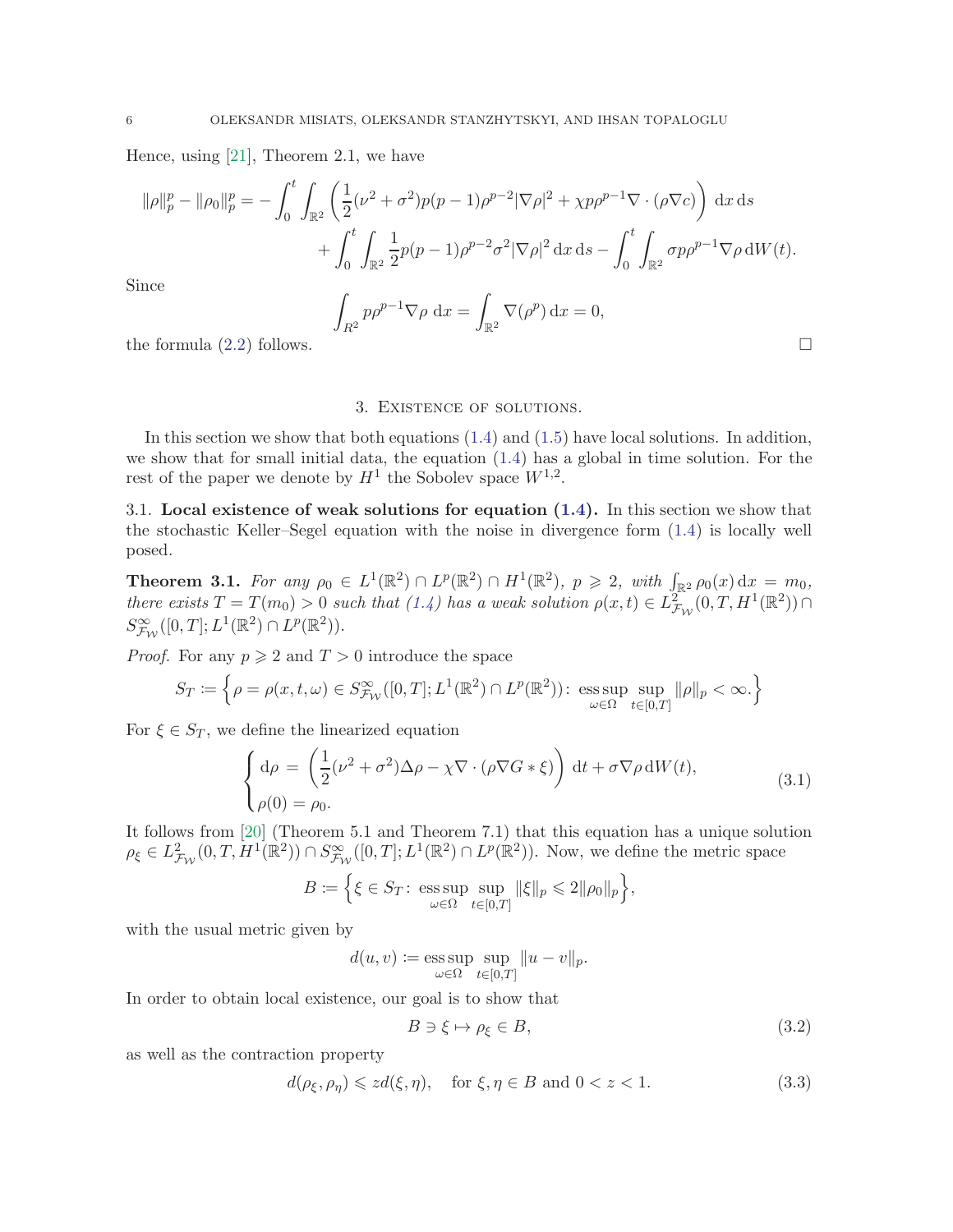To show [\(3.2\)](#page-5-3), let  $\rho_0 \in L^1(\mathbb{R}^2) \cap L^p(\mathbb{R}^2)$ ,  $\rho_0 \geq 0$ . In a similar way to Proposition [2.5,](#page-4-1) we may apply generalized Ito's formula for the solution  $\rho(x, t)$  of the linearized equation [\(3.1\)](#page-5-4). This way, for any  $\xi \in B$ , we have

$$
\|\rho(t)\|_p^p - \|\rho_0\|_p^p
$$
  
=  $-\int_0^t \int_{\mathbb{R}^2} \frac{1}{2} \nu^2 p(p-1) \rho^{p-2} |\nabla \rho|^2 dx ds - \chi \int_0^t \int_{\mathbb{R}^2} p \rho^{p-1} \nabla \cdot (\rho \nabla (G * \xi)) dx ds.$  (3.4)

Furthermore, for any  $q \ge 2$  we may estimate the last term as follows:

$$
p \left| \int_{\mathbb{R}^2} \rho^{p-1} \nabla \cdot (\rho \nabla (G * \xi)) dx \right| = p(p-1) \left| \int_{\mathbb{R}^2} \rho \rho^{p-2} \nabla \rho \cdot \nabla (G * \xi) dx \right|
$$
  
\n
$$
\leq p(p-1) \int_{\mathbb{R}^2} |\rho \rho^{(p-2)/2} \rho^{(p-2)/2} \nabla \rho \cdot \nabla (G * \xi)| dx
$$
  
\n(by Hölder inequality) 
$$
\leq p(p-1) \|\rho^{(p-2)/2} \nabla \rho \|_2 \|\rho^{1+(p-2)/2} \nabla (G * \xi) \|_2
$$
  
\n(by Young inequality) 
$$
\leq 2p(p-1)\varepsilon \|\rho^{(p-2)/2} \nabla \rho \|_2^2 + \frac{p(p-1)}{2\varepsilon} \|\rho^{p/2} \nabla (G * \xi) \|_2^2 \quad (3.5)
$$
  
\n
$$
\leq 2p(p-1)\varepsilon \|\rho^{(p-2)/2} \nabla \rho \|_2^2 + \frac{p(p-1)}{2\varepsilon} \|\nabla (G * \xi) \|_\infty^2 \|\rho^{p/2} \|_2^2
$$
  
\n(by estimate (2.1)) 
$$
\leq 2p(p-1)\varepsilon \|\rho^{(p-2)/2} \nabla \rho \|_2^2 + C_q \frac{p(p-1)}{2\varepsilon} \|\xi\|_q^2 \|\rho\|_p^p.
$$

Choosing  $\varepsilon > 0$  such that  $2\chi \varepsilon p(p-1) \leq \frac{1}{2}$  $\frac{1}{2}\nu^2 p(p-1)$  yields

<span id="page-6-1"></span>
$$
\|\rho(t)\|_p^p \le \|\rho_0\|_p^p + \frac{1}{2\varepsilon} \int_0^t \|\xi\|_p^2 \|\rho\|_p^p ds.
$$

Then, by Grönwall's inequality,

<span id="page-6-0"></span>
$$
\|\rho(t)\|_p^p \le \|\rho_0\|_p^p \exp\left(\int_0^t \|\xi\|_p^2 ds\right) \le \|\rho_0\|_p^p \exp\left(4\|\rho_0\|_p^2 T\right) \le 2^p \|\rho_0\|_p^p \tag{3.6}
$$

for T small enough. Therefore  $\rho_{\xi} : B \to B$ .

We now proceed with the proof of the contraction property [\(3.3\)](#page-5-5). Let  $\xi, \eta \in B$ , and let  $\rho_{\xi}$ and  $\rho_{\eta}$  the corresponding solutions of [\(3.1\)](#page-5-4) with the same initial data  $\rho_0$ . Define  $\bar{\rho} := \rho_{\xi} - \rho_{\eta}$ . Then  $\bar{\rho}$  satisfies

$$
d\bar{\rho} = \left(\frac{\nu^2 + \sigma^2}{2} \Delta \bar{\rho} - \chi \nabla (\rho_{\xi} \nabla (G * \xi) - \rho_{\eta} \nabla (G * \eta))\right) dt + \sigma \nabla \bar{\rho} dW(t).
$$

Again, using Ito's formula in a similar way to [\(2.2\)](#page-4-0), we get

$$
\|\bar{\rho}\|_p^p = -\int_0^t \int_{\mathbb{R}^2} \frac{1}{2} \nu^2 p(p-1) \bar{\rho}^{p-2} |\nabla \bar{\rho}|^2 dx ds
$$
  

$$
- \chi \int_0^t \int_{\mathbb{R}^2} p \bar{\rho}^{p-1} \nabla \cdot (\rho_\xi \nabla (G * \xi) - \rho_\eta \nabla (G * \eta)) dx ds.
$$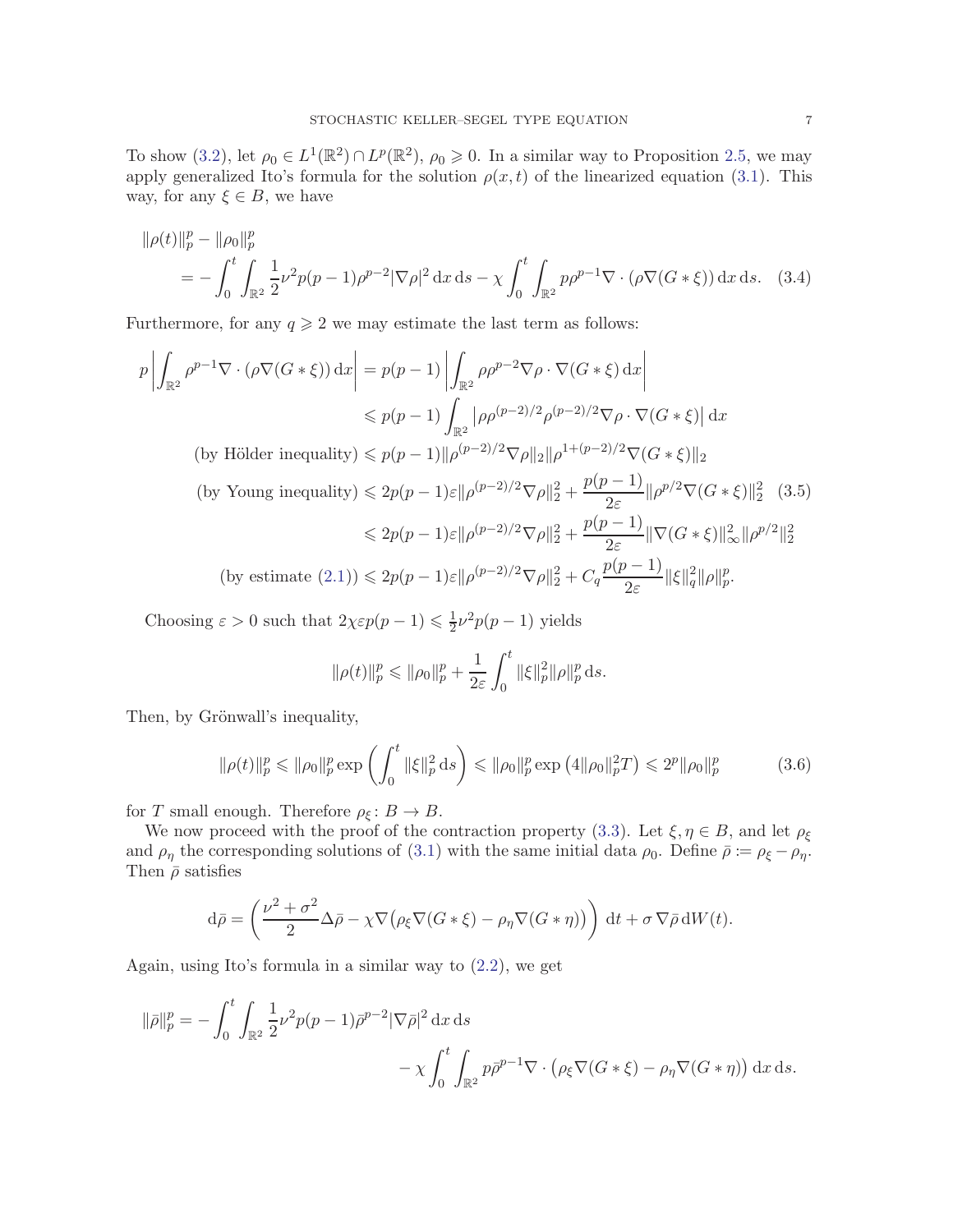Now we integrate the second term by parts, and add and subtract  $\rho_{\eta} \nabla (G * \xi)$ ,

$$
-\int_{\mathbb{R}^2} \bar{\rho}^{p-1} \nabla \cdot (\rho_{\xi} \nabla (G * \xi) - \rho_{\eta} \nabla (G * \eta)) \, dx
$$
  
\n
$$
= \int_{\mathbb{R}^2} (p-1) \bar{\rho}^{p-2} \nabla \bar{\rho} (\rho_{\xi} \nabla (G * \xi) - \rho_{\eta} \nabla (G * \xi) + \rho_{\eta} \nabla (G * \xi) - \rho_{\eta} \nabla (G * \eta)) \, dx
$$
  
\n
$$
= (p-1) \int_{\mathbb{R}^2} \bar{\rho}^{p-1} \nabla \bar{\rho} \cdot \nabla (G * \xi) \, dx
$$
  
\n
$$
+ (p-1) \int_{\mathbb{R}^2} \bar{\rho}^{p-2} \nabla \bar{\rho} \cdot (\rho_{\eta} \nabla (G * (\xi - \eta))) \, dx
$$
  
\n
$$
=: I_1 + I_2.
$$

Observe that  $\bar{\rho}^{p-1}\nabla\bar{\rho} = \bar{\rho}^{p/2}\bar{\rho}^{p/2-1}\nabla\bar{\rho} = \frac{2}{p}$  $\frac{2}{p}\bar{\rho}^{p/2}\nabla(\bar{\rho}^{p/2})$  as well as  $\|\nabla(G*\xi)\|_{\infty} \leqslant C_p \|\xi\|_p$ by  $(2.1)$ . Then we estimate

$$
\int_0^t |I_1(s)| ds \leq \frac{2(p-1)}{p} \int_0^t \left( \int_{\mathbb{R}^2} |\nabla \bar{\rho}^{p/2}|^2 dx \right)^{1/2} \left( \int_{\mathbb{R}^2} \bar{\rho}^p |\nabla (G * \xi)|^2 \right)^{1/2} ds
$$
  

$$
\leq \frac{4(p-1)\varepsilon_1}{p} \int_0^t \int_{\mathbb{R}^2} |\nabla \bar{\rho}^{p/2}|^2 dx ds + C \frac{(p-1)}{p\varepsilon_1} \int_0^t \int_{\mathbb{R}^2} \bar{\rho}^p ||\xi||_p^2 dx ds,
$$

where the first inequality follows from Hölder and the second one from Young inequalities.

We now estimate  $I_2$ . Again, using Hölder and Young inequalities,

$$
|I_2| \leq \frac{2(p-1)}{p} \left( \int_{\mathbb{R}^2} \left| \nabla \bar{\rho}^{p/2} \right|^2 dx \right)^{1/2} \left( \int_{\mathbb{R}^2} \rho_\eta^2 \bar{\rho}^{p-2} |\nabla (G * (\xi - \eta))|^2 dx \right)^{1/2}
$$
  

$$
\leq \frac{4(p-1)\varepsilon_2}{p} \int_{\mathbb{R}^2} \left| \nabla \bar{\rho}^{p/2} \right|^2 dx + \frac{p-1}{p\varepsilon_2} \int_{\mathbb{R}^2} \bar{\rho}^{p-2} \rho_\eta^2 |\nabla (G * (\xi - \eta))|^2 dx.
$$

Applying the Young's inequality  $ab \leq \frac{p-2}{p}$  $\frac{-2}{p}a^{p/(p-2)}+\frac{2}{p}$  $\frac{2}{p}b^{p/2}$  to the second term on the right-hand side, we get

$$
\int_{\mathbb{R}^2} \bar{\rho}^{p-2} \rho_{\eta}^2 |\nabla (G * (\xi - \eta))|^2 \, dx \leq \frac{p-2}{p} \int_{\mathbb{R}^2} \bar{\rho}^p \, dx + \frac{2}{p} \int_{\mathbb{R}^2} \rho_{\eta}^p |\nabla (G * (\xi - \eta))|^p \, dx
$$
  

$$
\leq \frac{p-2}{p} \int_{\mathbb{R}^2} \bar{\rho}^p \, dx + \frac{2}{p} C ||\xi - \eta||_p^p \int_{\mathbb{R}^2} \rho_{\eta}^p \, dx
$$
  

$$
\leq \frac{(3.6)}{p} \frac{p-2}{p} \int_{\mathbb{R}^2} \bar{\rho}^p \, dx + \frac{2^{p+1}}{p} C ||\rho_0||_p^p ||\xi - \eta||_p^p.
$$

Altogether,

$$
\|\bar{\rho}\|_{p}^{p} \leqslant -\int_{0}^{t} \int_{\mathbb{R}^{2}} \frac{2(p-1)\nu^{2}}{p} \left|\nabla \bar{\rho}^{p/2}\right|^{2} dx ds + \frac{4(p-1)(\varepsilon_{1} + \varepsilon_{2})}{p} \int_{0}^{t} \int_{\mathbb{R}^{2}} \left|\nabla \bar{\rho}^{p/2}\right|^{2} dx ds + \frac{p-1}{p\varepsilon_{1}} \int_{0}^{t} C \|\xi\|_{p}^{2} \left(\int_{\mathbb{R}^{2}} \bar{\rho}^{p} dx\right) ds + \frac{(p-1)(p-2)}{p^{2}\varepsilon_{2}} \int_{0}^{t} \int_{\mathbb{R}^{2}} \bar{\rho}^{p} dx ds + \frac{(p-1)2^{p+1}}{p^{2}\varepsilon_{2}} C \|\rho_{0}\|_{p}^{p} \int_{0}^{t} \|\xi - \eta\|_{p}^{p} ds.
$$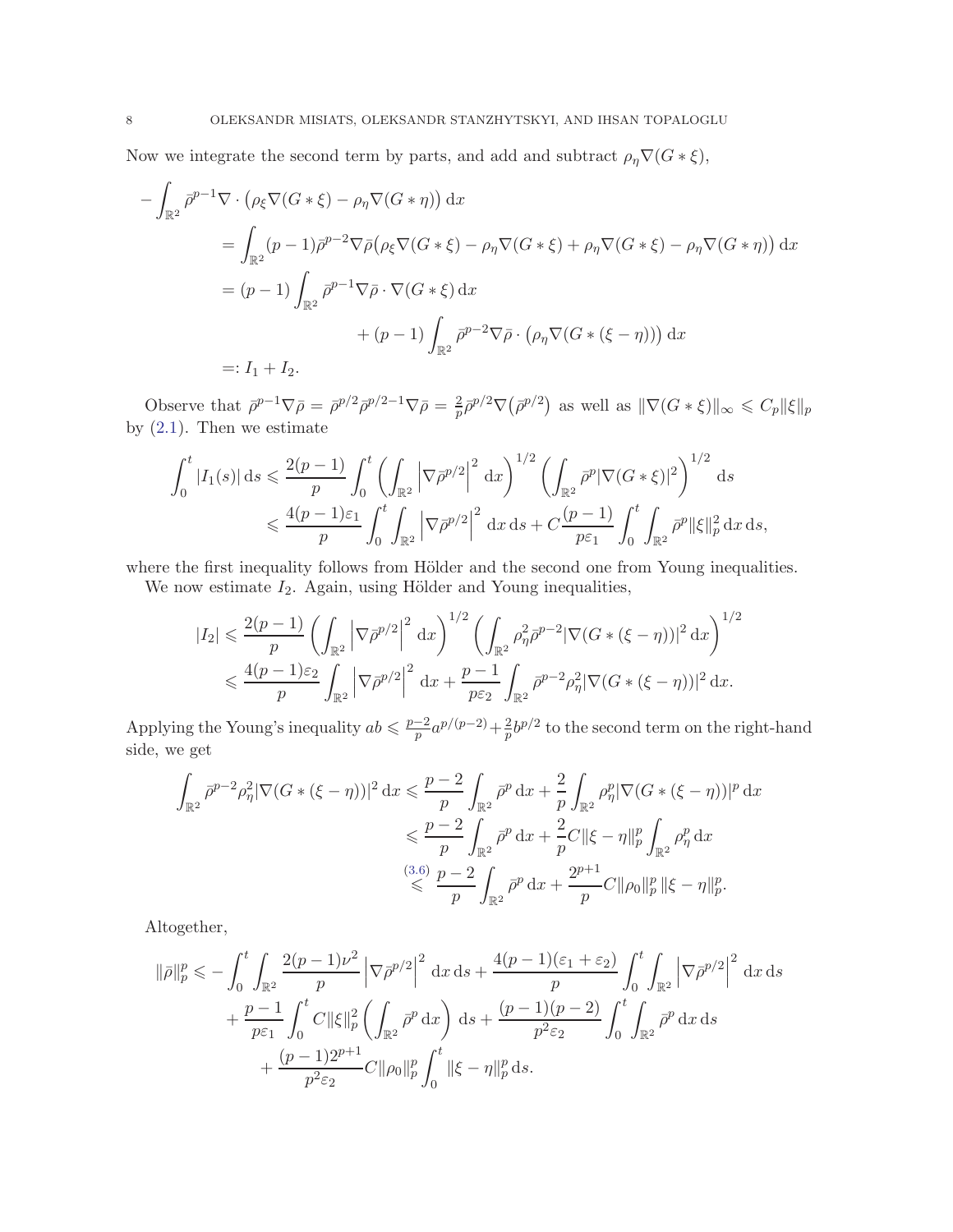Choosing  $\varepsilon_1$  and  $\varepsilon_2$  so that  $\nu^2 = 2(\varepsilon_1 + \varepsilon_2)$  and noting that  $\operatorname{ess \, sup}_{\omega \in \Omega} \operatorname{sup}_{t \in [0,T]} ||\xi||_p^2 \le 4||\rho_0||_p^2$ as  $\xi \in B$ , we have

<span id="page-8-0"></span>
$$
\|\bar{\rho}\|_{p}^{p} \leq \frac{p-1}{p} \left( \frac{4C_{p} \|\rho_{0}\|_{p}^{2}}{\varepsilon_{1}} + \frac{p-2}{p\varepsilon_{2}} \right) \int_{0}^{t} \|\bar{\rho}\|_{p}^{p} ds + \frac{(p-1)2^{p+1}}{p^{2}\varepsilon_{2}} C_{p} \|\rho_{0}\|_{p}^{p} \int_{0}^{t} \|\xi - \eta\|_{p}^{p} ds. \tag{3.7}
$$

Using Gronwall's inequality once again, the estimate [\(3.7\)](#page-8-0) yields  $\|\bar{\rho}\|_p^p \leq C_1 e^{C_2 t} \int_0^t \|\xi - \eta\|_p^p ds$ for some constants  $C_1 > 0$  and  $C_2 > 0$ . This means that  $d(\rho_{\xi}, \rho_{\eta}) \leq C_1 t e^{C_2 t} d(\xi, \eta)$ , i.e., we have a contraction property [\(3.3\)](#page-5-5) for sufficiently small  $T > 0$ .

We now prove Proposition [2.4.](#page-4-2)

*Proof of Proposition [2.4.](#page-4-2)* It follows from [\[20,](#page-24-18) Theorem 5.12], that the solution  $\rho$  of the lin-earized equation [\(3.1\)](#page-5-4) satisfies  $\rho(x, t) \geq 0$  if  $\rho_0(x) \geq 0$ , for every  $\xi \in S_T$ . In particular, this statement holds if  $\xi = \rho(x, t)$ , which is the fixed point in the proof of Theorem [3.1.](#page-5-1) The proof of  $(i)$  for the general noise case  $(1.5)$  is analogous.

To prove  $(ii)$ , let us write the solution of  $(1.4)$  in the mild form

<span id="page-8-1"></span>
$$
\rho(t) = S(t)\rho_0 - \chi \int_0^t S(t-s) \left[ \nabla \cdot (\rho(s) \nabla (G * \rho(s))) \right] ds + \sigma \int_0^t S(t-s) \left[ \nabla \rho(s) \right] dW(s)
$$
 (3.8)

where  $S(t)$  is the heat semigroup. Using the properties of convolution (see e.g. [\[2\]](#page-24-13))

<span id="page-8-3"></span>
$$
\int_{\mathbb{R}^2} S(t)v(x) dx = \int_{\mathbb{R}^2} v(x) dx,
$$
\n(3.9)

and

<span id="page-8-4"></span>
$$
\int_{\mathbb{R}^2} \nabla S(t)v(x) dx = 0 \text{ for every } v \in L^1(\mathbb{R}^2),
$$
\n(3.10)

we obtain

$$
\int_{\mathbb{R}^2} \rho(x, t) \, dx = \int_{\mathbb{R}^2} \rho_0(x) \, dx
$$

from [\(3.8\)](#page-8-1).

Finally, to show (iii), for fixed  $t > 0$  from the interval of the existence of the solution, we represent the mild solution of [\(1.5\)](#page-2-0) as

<span id="page-8-2"></span>
$$
\rho(t) = S(t)\rho_0 - \chi \int_0^t S(t-s) \left[ \nabla \cdot (\rho(s) \nabla (G \ast \rho(s))) \right] ds + \int_0^t S(t-s) \left[ \Phi(\rho, \nabla \rho) dW(x, s) \right]. \tag{3.11}
$$

Taking the expected values of both sides, [\(3.11\)](#page-8-2) becomes

$$
\mathbb{E}\rho(t) = S(t)\rho_0 - \chi \mathbb{E}\int_0^t S(t-s)\big[\nabla \cdot (\rho(s)\nabla(G*\rho(s)))\big] ds.
$$
 (3.12)

Then using [\(3.9\)](#page-8-3), [\(3.10\)](#page-8-4) and Fubini's theorem we get

$$
\mathbb{E}\int_{\mathbb{R}^2}\rho(t,x)\,\mathrm{d} x=\int_{\mathbb{R}^2}\rho_0(x)\,\mathrm{d} x,
$$
 as stated.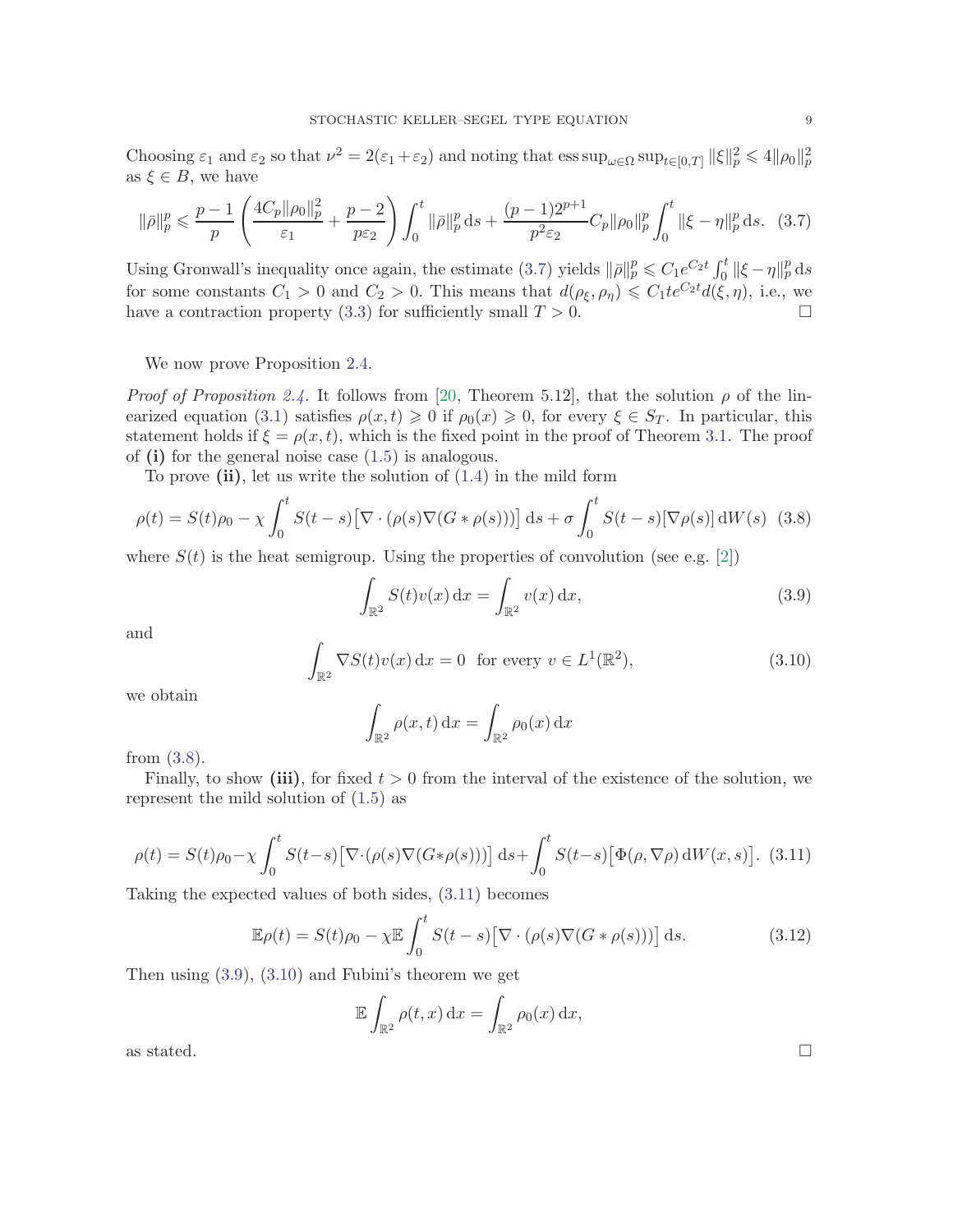<span id="page-9-2"></span>3.2. Global existence of solutions for  $(1.4)$ . In this section we show that for sufficiently small initial masses, the local solution, obtained in the previous section, is in fact global.

<span id="page-9-0"></span>**Theorem 3.2.** Let  $\int_{R^2} \rho_0 dx = m_0$ . There exists a constant  $C = C(p)$ , such that if

<span id="page-9-1"></span>
$$
C\left(\frac{-\nu^2 p(p-1)}{2} + \chi\right) m_0^{-p/(p-1)} + \chi m_0^{(p-2)/(p-1)} \leq 0 \qquad \text{for } p \geq 2,\tag{3.13}
$$

then the solution of [\(1.1\)](#page-0-0) exists for all  $t \geq 0$  and  $\|\rho(t)\|_p \leq \|\rho_0\|_p$  a.s.

*Proof.* Let us start with the proof of this result for  $p = 2$ , which is technically simpler due to Nash inequality. By the Sobolev embedding  $W^{k,p}(\mathbb{R}^n) \subset C^{r,\alpha}(\mathbb{R}^n)$ ,  $\alpha \in (0,1], \frac{1}{p} - \frac{k}{n} = -\frac{r+\alpha}{n}$  $\frac{+\alpha}{n},$ with  $p = n = k = 2$  and  $\alpha = 1, r = 0$ , we have

 $\|\rho\|_{C^{0,1}(\mathbb{R}^2)} \leqslant C \|\rho\|_{W^{2,2}(\mathbb{R}^2)}.$ 

Since  $\|\nabla u\|_{L^{\infty}(\mathbb{R}^2)} \leqslant C \|u\|_{C^{0,1}(\mathbb{R}^2)}$  for any  $u \in W^{1,\infty}(\mathbb{R}^2) \cap C^{0,1}(\mathbb{R}^2)$ , we get

$$
\|\nabla (G*\rho)\|_{\infty} \leq C \|G*\rho\|_{C^{0,1}(\mathbb{R}^2)} \leq C \|G*\rho\|_{W^{2,2}(\mathbb{R}^2)} \leq C \|\rho\|_2.
$$

Now, combining the Ito's formula [\(2.2\)](#page-4-0) and the estimate [\(3.5\)](#page-6-1) with  $p = q = 2$ , we obtain

$$
\|\rho\|_{2}^{2} - \|\rho_{0}\|_{2}^{2} = -\nu^{2} \int_{0}^{t} \int_{\mathbb{R}^{2}} |\nabla \rho|^{2} dx ds - 2\chi \int_{0}^{t} \int_{\mathbb{R}^{2}} \nabla \cdot (\rho \nabla (G * \rho)) dx ds
$$
  
\$\leqslant -\nu^{2} \int\_{0}^{t} \int\_{\mathbb{R}^{2}} |\nabla \rho|^{2} dx ds + \chi \varepsilon \int\_{0}^{t} ||\nabla \rho||\_{2}^{2} ds + \chi C \int\_{0}^{t} ||\rho||\_{q}^{2} ||\rho||\_{2}^{2} ds\$  
= \left( -\nu^{2} + \chi \right) \int\_{0}^{t} ||\nabla \rho||\_{2}^{2} ds + \chi C \int\_{0}^{t} ||\rho||\_{2}^{4} ds.

Using the Nash inequality  $||u||_2^{1+2/n} \leq C||u||_1^{2/n}$  $\|T_1^{2/n}\|\nabla u\|_2$  with  $n = 2$  and  $\|\rho\|_1 = m_0$ , we have  $\|\rho\|_2^2 \leq Cm_0 \|\nabla \rho\|_2$ . Thus

$$
\|\rho\|_2^2 - \|\rho_0\|_2^2 \leq \left(-\nu^2 + \chi + C\chi m_0^2\right) \int_0^t \|\nabla \rho\|_2^2 ds
$$

The above inequality implies that under [\(5\)](#page-21-1) we have  $\|\rho(t)\|_2^2 \leq \|\rho_0\|_2^2$  for all  $t \geq 0$ , yielding the global existence of a weak solution for  $p = 2$ .

We now proceed with the proof of Theorem [3.2](#page-9-0) for  $p > 2$ . Once again, combining [\(2.2\)](#page-4-0) and [\(3.5\)](#page-6-1) with  $p > 2$  and  $q > 2$ , we have

$$
\|\rho\|_p^p - \|\rho_0\|_p^p \le \left(\frac{-\nu^2 p(p-1)}{2} + \varepsilon \chi\right) \int_0^t \|\nabla \rho^{\frac{p}{2}}\|_2^2 ds + \frac{C\chi}{\varepsilon} \int_0^t \|\rho\|_q^2 \|\rho\|_p^p ds.
$$

Next we use the Gagliardo-Nirenberg inequality,  $||D^j u||_{\tilde{p}} \leqslant C ||D^m u||_{r}^{\alpha} ||u||_{\tilde{q}}^{1-\alpha}$  with  $\frac{1}{\tilde{p}} = \frac{j}{n} + \frac{1}{n}$  $\left(\frac{1}{r} - \frac{m}{n}\right)$  $\left(\frac{m}{n}\right)\alpha+\frac{1-\alpha}{\widetilde{q}}.$  We take  $j=0, r=2, m=1, n=2, \widetilde{p}=s\geqslant 1$  so that  $\widetilde{q}=(1-\alpha)s\geqslant 1,$ and apply the inequality to  $u = \rho^{p/2}$ :

$$
\|\rho^{p/2}\|_{s} \leq C \|\nabla \big(\rho^{p/2}\big)\|_{2}^{\alpha} \|\rho^{p/2}\|_{(1-\alpha)s}^{1-\alpha}.
$$

On the other hand,

$$
\|\rho^{p/2}\|_{s} = \|\rho\|_{ps/2}^{p/2} \quad \text{and} \quad \|\rho^{p/2}\|_{(1-\alpha)s}^{1-\alpha} = \|\rho\|_{p(1-\alpha)s/2}^{p(1-\alpha)/2}.
$$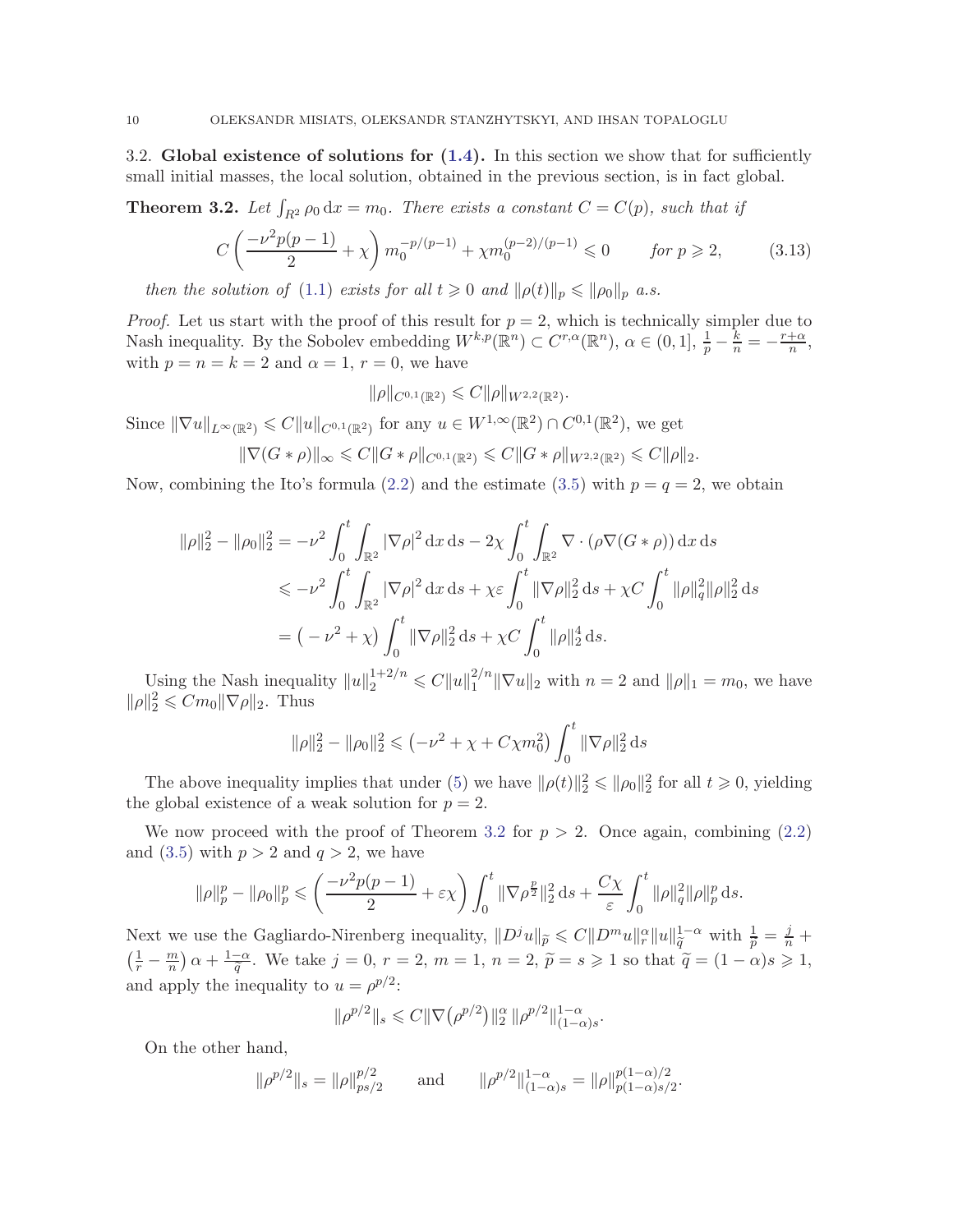So, the Gagliardo-Nirenberg inequality for  $\rho^{p/2}$  becomes

<span id="page-10-0"></span>
$$
\|\rho\|_{ps/2}^{p/2} \leq C \|\nabla \left(\rho^{p/2}\right)\|_{2}^{\alpha} \|\rho\|_{p(1-\alpha)s/2}^{p(1-\alpha)/2}.
$$
\n(3.14)

Next, we apply the interpolation inequality  $||f||_{\tilde{p}}^{\tilde{p}} \le ||f||_{p_0}^{p_0(1-\theta)} ||f||_{p_1}^{p_1\theta}$  with  $\tilde{p} = (1-\theta)p_0 + \theta p_1$ . Taking

$$
\widetilde{p} = \frac{p(1-\alpha)s}{2}, \quad p_0 = \frac{ps}{2}, \quad p_1 = 1,
$$

and recalling  $\|\rho\|_1 = m_0$ , we have  $\|\rho\|_{p(1-\alpha)s/2}^{p(1-\alpha)s/2} \leq m_0^{\theta} \|\rho\|_{ps/2}^{ps(1-\theta)/2}$  $_{ps/2}^{ps(1-\theta)/2}$ . So, we get that  $\|\rho\|_{p(1-\alpha)s/2}^{p(1-\alpha)/2} \leq$  $m_0^{\theta/s}$  $_0^{\theta/s}$   $\|\rho\|_{ps/2}^{p(1-\theta)/2}$  $_{ps/2}^{p(1-v)/2}$ . Now, by [\(3.14\)](#page-10-0),

$$
\|\nabla \big(\rho^{p/2}\big)\|_2 \geqslant m_0^{-\theta/(\alpha s)} \|\rho\|_{ps/2}^{p\theta/(2\alpha)}.
$$

Also,  $\widetilde{p} = (1 - \theta)p_0 + \theta p_1$  implies that  $\frac{\theta}{\alpha} = \frac{ps}{ps}$  $\frac{ps}{ps-2}$ . Hence,

$$
\|\rho\|_{ps/2}^{p\theta/(2\alpha)} = \left(\int_{\mathbb{R}^2} \rho^{ps/2} dx\right)^{p/(ps-2)} \quad \text{and} \quad m_0^{-\theta/(\alpha s)} = m_0^{-p/(ps-2)}.
$$

Altogether,

$$
\|\rho\|_p^p - \|\rho_0\|_p^p \le C \left( \frac{-\nu^2 p(p-1)}{2} + \varepsilon \chi \right) m_0^{-2p/(ps-2)} \int_0^t \left( \int_{\mathbb{R}^2} \rho^{ps/2} dx \right)^{2p/(ps-2)} ds + \frac{\chi}{\varepsilon} \int_0^t \|\rho\|_q^2 \|\rho\|_p^p ds.
$$

Now taking  $s = 2$  and  $\varepsilon = 1$  the right-hand side becomes

$$
\int_0^t C \left( \frac{-\nu^2 p(p-1)}{2} + \chi \right) m_0^{-p/(p-1)} \left( \int_{\mathbb{R}^2} \rho^p \, dx \right)^{p/(p-1)} + \chi \|\rho\|_p^p \|\rho\|_q^2 \, ds
$$
  
= 
$$
\int_0^t \|\rho\|_p^p \left[ C \left( \frac{-\nu^2 p(p-1)}{2} + \chi \right) m_0^{-p/(p-1)} \|\rho\|_p^{p/(p-1)} + \chi \|\rho\|_q^2 \right] \, ds.
$$

We use the interpolation inequality  $\|\rho\|_q^2 \leqslant \|\rho\|_p^{2(1-\theta)} \|\rho\|_1^{2\theta}$  with  $\frac{1}{q} = \frac{1-\theta}{p} + \theta$  to obtain  $\|\rho\|_q^2 \leqslant \|\rho\|_p^{2(1-\theta)} m_0^{2\theta}$ . Noting that  $2(1-\theta) = \frac{p}{p-1}$  and  $2\theta = \frac{p-2}{p-1}$  $\frac{p-2}{p-1}$ , we obtain that

$$
\|\rho\|_p^p - \|\rho_0\|_p^p \le \int_0^t \left[ C\left( \frac{-\nu^2 p(p-1)}{2} + \chi \right) m_0^{-p/(p-1)} + \chi m_0^{(p-2)/(p-1)} \right] \|\rho\|_p^p \|\rho\|_p^{p/(p-1)} ds \le 0
$$
 for  $m_0$  sufficiently small.

**Corollary 3.3.** Let  $\rho^1(x,t)$  and  $\rho^2(x,t)$  be two solutions of [\(1.4\)](#page-2-1) with both  $\rho^1(x,0)$  and  $\rho^2(x,0)$  satisfying [\(3.13\)](#page-9-1). Then there is  $C>0$ , independent of  $\rho^1$  and  $\rho^2$ , such that

$$
\mathbb{E} \sup_{t \in [0,T]} \|\rho^1(x,t) - \rho^2(x,t)\|_p^p \leq C \|\rho^1(x,0) - \rho^2(x,0)\|_p^p \tag{3.15}
$$

*Proof.* The condition [\(3.13\)](#page-9-1) guarantees that both solutions  $\rho^1(x,t)$  and  $\rho^2(x,t)$  are defined globally and bounded in  $L^p(\mathbb{R}^2)$ . The proof of this corollary now follows the lines of the proof of the contraction property  $(3.3)$  in Theorem [3.1.](#page-5-1)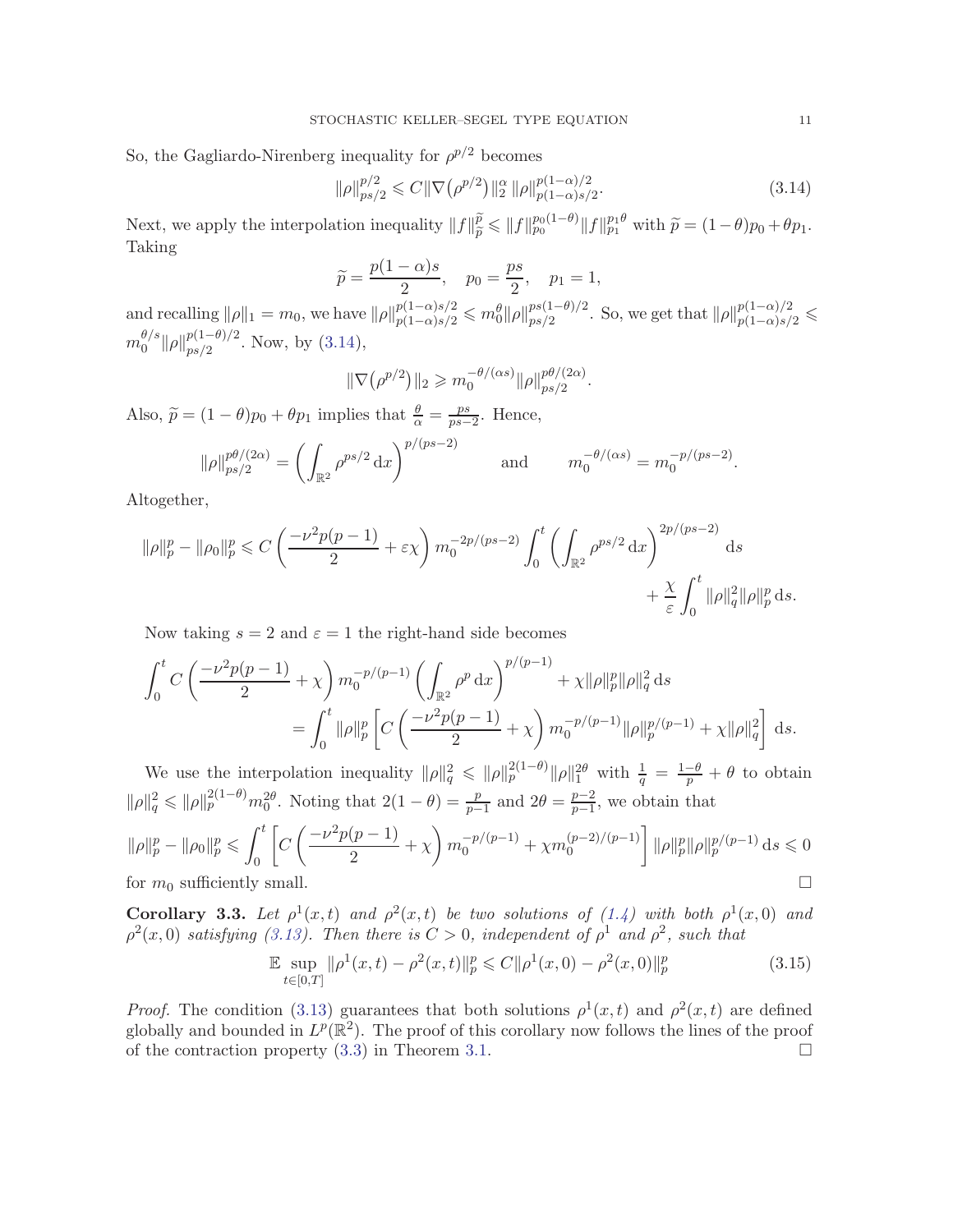<span id="page-11-0"></span>3.3. Local existence of strong solutions for [\(1.5\)](#page-2-0). In this section we will apply an abstract result by Debussche, Glatt-Holtz, and Temam [\[9\]](#page-24-17) to establish the existence of local strong solutions for the equation [\(1.5\)](#page-2-0). For the convenience of the reader, we introduce the necessary notions and results from [\[9\]](#page-24-17).

Fix a pair of separable Hilbert spaces  $V \subset H$ , such that the embedding is compact and dense. This way we have a Gelfand triple  $V \subset H \subset V'$ , where V' is the dual of V, relative to dot products in H. Introduce  $(\cdot, \cdot), |\cdot|, ((\cdot, \cdot)), ||\cdot||$  to be the norms and inner products in H and V respectively. The duality product between  $V'$  and V is written  $\langle \cdot, \cdot \rangle$ .

The framework developed in [\[9\]](#page-24-17) deals with abstract stochastic evolution equations of the form

<span id="page-11-1"></span>
$$
dU + (AU + B(U, U) + F(U)) dt = \sigma(U) dW, \qquad U(0) = U_0.
$$
 (3.16)

Here  $A: D(A) \subset H \to H$  is an unbounded, densely defined, bijective, linear operator such that  $(AU, U^{\sharp}) = ((U, U^{\sharp}))$  for all  $U, U^{\sharp} \in D(A)$ . The operator B is a bilinear form mapping  $V \times D(A)$  continuously to V' and  $D(A) \times D(A)$  continuously to H, and the nonlinearity  $F: V \to H$  satisfies the Lipschitz condition. Finally, we assume that

$$
\sigma: H \to L^2(\mathcal{U}, H),
$$

also satisfies the Lipschitz condition, where U is an auxiliary Hilbert space and  $L^2(U, H)$  is the space of Hilbert-Schmidt operators between  $\mathcal U$  and  $H$ .

<span id="page-11-2"></span>**Definition 3.4** (cf. Definition 2.2 in [\[9\]](#page-24-17)). Let  $S = (\Omega, F, \{F_t\}, t \geq 0, P, W)$  be a fixed stochastic basis and suppose  $U_0 \in V$ .

(i) A pair  $(U, \tau)$  is a local strong solution of [\(3.16\)](#page-11-1) if  $\tau$  is a strictly positive stopping time and  $U(\cdot \wedge \tau)$  is an  $F_t$ -adapted process in V so that

<span id="page-11-6"></span>
$$
U(\cdot \wedge \tau) \in L^2(\Omega, C([0, \infty); V)) \cap L^2(\Omega, L^2_{loc}([0, \infty); D(A)))
$$
\n(3.17)

and

$$
U(t \wedge \tau) + \int_0^{t \wedge \tau} (AU + B(U, U) + F(U)) ds = U_0 + \int_0^{t \wedge \tau} \sigma(U) dW.
$$
 (3.18)

(ii) A strong solution of [\(3.16\)](#page-11-1) is *pathwise unique* up to the stopping time  $\tau > 0$  if for any pair of strong solutions  $(U^1, \tau)$  and  $(U^2, \tau)$  with the same initial condition  $U_0$ we have

$$
P\{U^1(t\wedge\tau) - U^2(t\wedge\tau) = 0 \text{ for all } t \geq 0\} = 1.
$$

The following result was shown in [\[9,](#page-24-17) Theorem 2.1]:

<span id="page-11-3"></span>**Theorem 3.5.** Suppose the bilinear form  $B(U, U)$  satisfies

<span id="page-11-4"></span>
$$
|\langle B(U, U^{\sharp}), U^{\flat} \rangle| \leq c_0 \|U\| |AU^{\sharp}||U^{\flat}|| \quad \text{for all } U, U^{\flat} \in V, \ U^{\sharp} \in D(A) \tag{3.19}
$$

and

$$
\|\langle B(U, U^{\sharp}), U^{\flat}\rangle\| \le c_0 \|U\|^{1/2} |AU|^{1/2} \|U^{\sharp}\|^{1/2} |AU^{\sharp}|^{1/2} |U^{\flat}|
$$
  
for all  $U, U^{\sharp} \in D(A), U^{\flat} \in H$ . (3.20)

Then the equation [\(3.16\)](#page-11-1) has a unique local strong solution, defined for  $t \in [0,\zeta(\omega))$ , where  $\zeta(\omega)$  satisfies

<span id="page-11-5"></span>
$$
\sup_{t \in [0,\zeta]} \|U\|^2 + \int_0^{\zeta} |AU|^2 \, \mathrm{d} s = \infty
$$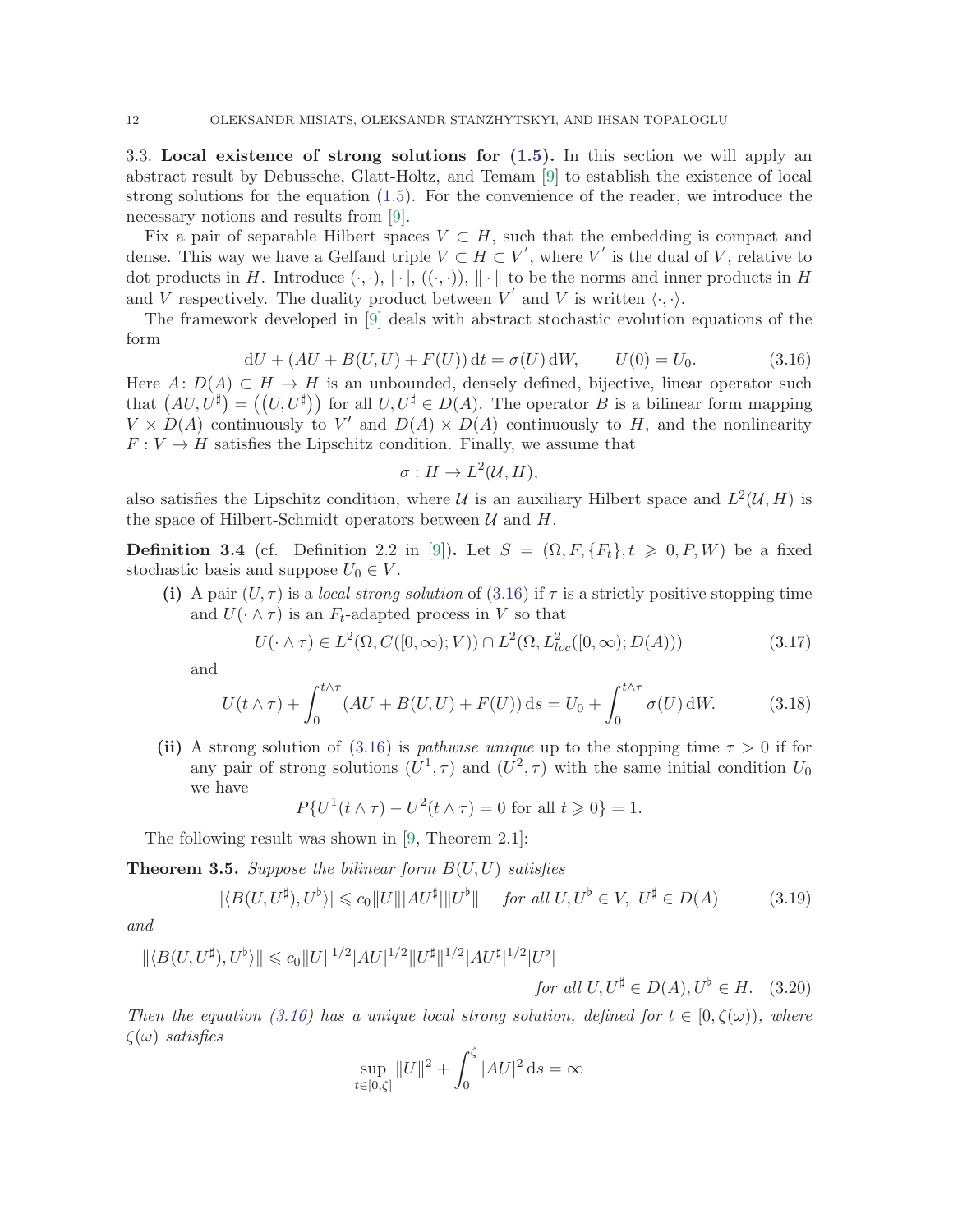almost surely on the set  $\{\zeta < \infty\}.$ 

The main result of this section is the following theorem.

<span id="page-12-0"></span>**Theorem 3.6.** For any  $\rho_0 \in H^1(\mathbb{R}^2)$ , the equation [\(1.5\)](#page-2-0) has a unique local strong solution defined for  $t \in [0, \tau(\omega))$  in the sense of Definition [3.4,](#page-11-2) where  $\tau(\omega)$  satisfies

$$
\sup_{t \in [0,\tau]} \|\rho\|_{H^1(\mathbb{R}^2)} + \int_0^\tau \|D^2 \rho\|_2 \, \mathrm{d} s = +\infty
$$

almost surely on the set  $\{\tau < \infty\}.$ 

*Proof.* For  $u \in V$  and  $u^{\sharp} \in H$  define  $B(u, u^{\sharp}) := \nabla \cdot (u \nabla (G * u^{\sharp})) : V \times H \to H$  with  $D(A) = H^2(\mathbb{R}^2), V = H^1(\mathbb{R}^2), H = L^2(\mathbb{R}^2)$  and the  $|\cdot|_H$  norm will be denoted with  $||\cdot||_H$ . In order to apply Theorem [3.5,](#page-11-3) we need to check that the conditions [\(3.19\)](#page-11-4) and [\(3.20\)](#page-11-5) on the bilinear form are satisfied.

Let us start with verifying the condition [\(3.19\)](#page-11-4). For all  $u, u^{\flat} \in V$  and  $u^{\sharp} \in D(A)$ ,

$$
\langle B(u, u^{\sharp}), u^{\flat} \rangle = \int_{\mathbb{R}^2} \nabla \cdot \left( u \nabla (G * u^{\sharp}) \right) u^{\flat} dx = - \int_{\mathbb{R}^2} u \nabla (G * u^{\sharp}) \cdot \nabla u^{\flat} dx.
$$

Hence, by Holder inequality,  $|\langle B(u, u^{\sharp}), u^{\flat} \rangle| \leqslant ||\nabla u^{\flat}||_H ||u \nabla (G * u^{\sharp})||_H$ . In view of the embedding  $W^{2,2}(\mathbb{R}^2) \subset W^{1,\infty}(\mathbb{R}^2)$ , we have

<span id="page-12-1"></span>
$$
\|\nabla(G * u^{\sharp})\|_{\infty} \leqslant C \|u^{\sharp}\|_{H}.
$$
\n(3.21)

Therefore,

$$
\left| \langle B(u, u^{\sharp}), u^{\flat} \rangle \right| \leq \|\nabla u^{\flat}\|_{H} \|u^{\sharp}\|_{H} \|u\|_{H} \leq \|u^{\flat}\|_{V} \|u^{\sharp}\|_{D(A)} \|u\|_{V},
$$

and [\(3.19\)](#page-11-4) follows. It remains to verify that the condition [\(3.20\)](#page-11-5) is satisfied. For any  $u, u^{\sharp} \in$  $D(A)$  and  $u^{\flat} \in H$ , we have  $|\langle B(u, u^{\sharp}), u^{\flat} \rangle|^2 \leqslant ||B(u, u^{\sharp})||_H^2 ||u^{\flat}||_H^2$ . Since  $-\Delta(G * u^{\sharp}) = u^{\sharp}$ ,

$$
B(u, u^{\sharp}) = \nabla \cdot (u \nabla (G * u^{\sharp})) = \nabla u \cdot \nabla (G * u^{\sharp}) - u u^{\sharp}.
$$

Hence,

$$
||B(u, u^{\sharp})||_H^2 \le 2||\nabla u \cdot \nabla (G * u^{\sharp})||_H^2 + 2||u u^{\sharp}||_H^2
$$
  
\n
$$
\le 2C||\nabla u||_H^2 ||u^{\sharp}||_H^2 + 2 \int_{\mathbb{R}^2} u^2 (u^{\sharp})^2 dx
$$
  
\n
$$
\le 2C||\nabla u||_H^2 ||u^{\sharp}||_H^2 + 2\left(\int_{\mathbb{R}^2} u^4 dx\right)^{1/2} \left(\int_{\mathbb{R}^2} (u^{\sharp})^4 dx\right)^{1/2}.
$$

Then, using the interpolation inequality

$$
\int_{\mathbb{R}^2} u^4 \, \mathrm{d}x \leqslant 2 \int_{\mathbb{R}^2} u^2 \, \mathrm{d}x \int_{\mathbb{R}^2} |\nabla u|^2 \, \mathrm{d}x,
$$

we get

$$
||B(u, u^{\sharp})||_H^2 \leq 2C ||\nabla u||_H^2 ||u^{\sharp}||_H^2 + 4||u||_H ||\nabla u||_H ||u^{\sharp}||_H ||\nabla u^{\sharp}||_H
$$
  
\n
$$
\leq C_1 (||\nabla u||_V^2 ||u^{\sharp}||_V^2 + ||u||_V ||u||_V ||u^{\sharp}||_V ||u^{\sharp}||_V
$$
  
\n
$$
= 2C_1 ||u||_V^2 ||u^{\sharp}||_V^2
$$
  
\n
$$
\leq 2C_1 ||u||_V ||u||_{D(A)} ||u^{\sharp}||_V ||u^{\sharp}||_{D(A)},
$$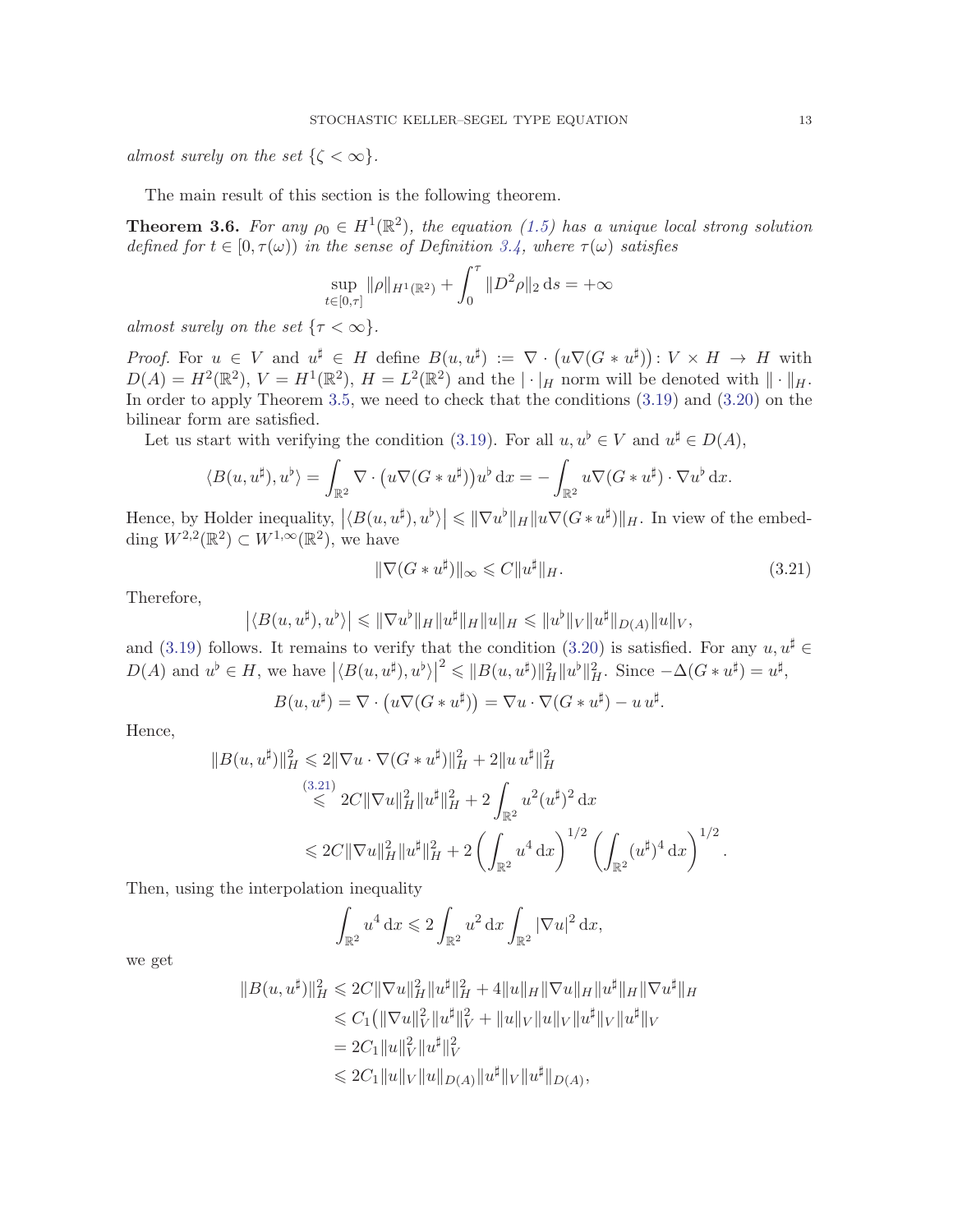which implies the desired result

$$
\left| \langle B(u, u^{\sharp}), u^{\flat} \rangle \right| \leq \| B(u, u^{\sharp}) \|_{H} \| u^{\flat} \|_{H} \leq C \| u \|_{V}^{1/2} \| u \|_{D(A)}^{1/2} \| u^{\sharp} \|_{V}^{1/2} \| u^{\sharp} \|_{D(A)}^{1/2} \| u^{\flat} \|_{H}.
$$
  
The statement of Theorem 3.6 now follows from Theorem 3.5.

### 4. Blowup of solutions.

<span id="page-13-0"></span>In this section we will show that the solutions of both  $(1.4)$  and  $(1.5)$  fail to exist globally if the initial data is large enough. In addition, in subection [4.3](#page-18-0) we show that the solution of [\(1.5\)](#page-2-0) fails to exist globally for any initial data. It is worth mentioning, that in each of these cases, the reason for the lack of global existence will be different, which leads to the need of introducing various types of blowup throughout this section. Namely, we define three types of blowup.

<span id="page-13-1"></span>**Definition 4.1.** Let  $\xi(\omega) \in [0, +\infty]$  such that  $\mathbb{P}(\xi(\omega) < \infty) > 0$ .

(i)  $\xi(\omega)$  is a finite time blowup for [\(1.3\)](#page-0-2) of **Type 1** if

<span id="page-13-5"></span>
$$
\sup_{t \in [0,\xi]} \|\rho\|_{H^1(\mathbb{R}^2)} + \int_0^{\xi} \|D^2 \rho\|_2 \, ds = +\infty \tag{4.1}
$$

for all  $\omega$  such that  $\xi(\omega) < \infty$ .

(ii)  $\xi(\omega)$  is a finite time blowup for [\(1.3\)](#page-0-2) of **Type 2** if

$$
\int_{\mathbb{R}^2} |x|^2 \rho(x,\xi) dx = +\infty \tag{4.2}
$$

for all  $\omega$  such that  $\xi(\omega) < \infty$ .

(iii)  $\xi(\omega)$  is a finite time blowup for [\(1.3\)](#page-0-2) of **Type 3** if there exists  $R > 0$  such that

$$
\mathbb{E} \|\rho(x,\xi)\|_{L^{\infty}(B_R)} = +\infty. \tag{4.3}
$$

4.1. Blowup in the case of large mass for solutions of [\(1.4\)](#page-2-1). In this subsection we show that the solutions of [\(1.4\)](#page-2-1) fail to exist globally for large enough initial conditions. The main result of this subsection is the following Theorem:

<span id="page-13-2"></span>**Theorem 4.2.** Assume the initial condition  $\rho_0(x)$  is such that

$$
\int_{\mathbb{R}^2} |x|^2 \rho_0(x) \, \mathrm{d}x < \infty
$$

and  $m_0 = \int_{\mathbb{R}^2} \rho_0(x) dx$  satisfies

<span id="page-13-3"></span>
$$
\frac{\chi}{2\pi}m_0 > 2(\nu^2 + \sigma^2).
$$
\n(4.4)

Then the solution of [\(1.4\)](#page-2-1) with the initial condition  $\rho_0$  has a **Type 3** blowup  $\xi(\omega)$ . Furthermore,  $\xi(\omega)$  satisfies  $\xi(\omega) \leq T$  a.s., where  $T > 0$  is such that

<span id="page-13-4"></span>
$$
\left(-2(\nu^2 + \sigma^2)m_0 + \frac{\chi}{2\pi}m_0^2\right)T - \int_{\mathbb{R}^2} |x|^2 \rho_0(x) dx > 0.
$$
 (4.5)

Before we prove this theorem we introduce the following definition that will be used in the proof.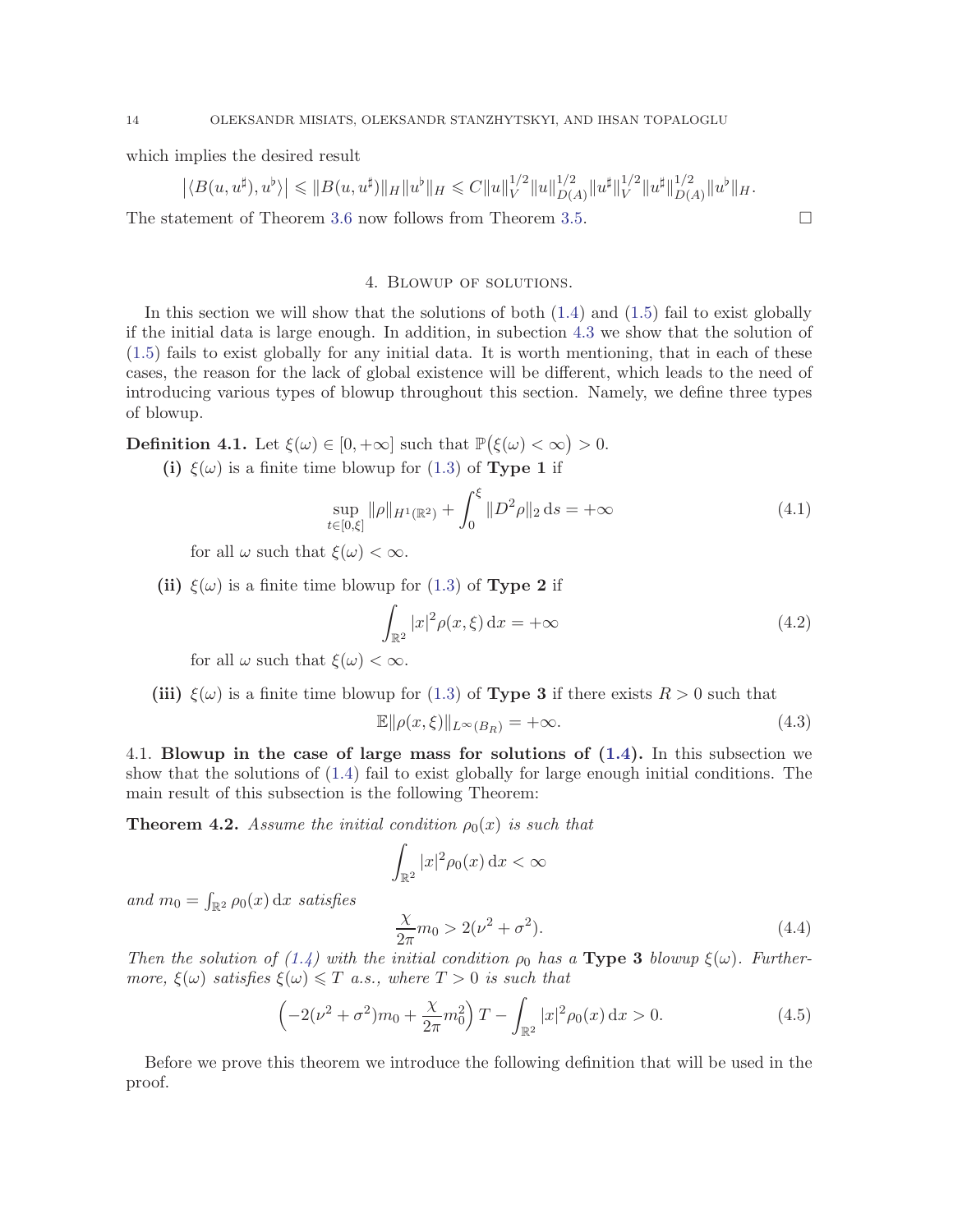<span id="page-14-0"></span>**Definition 4.3.** For every  $\varepsilon > 0$  the function  $\varphi_{\varepsilon} \in C_0^2(\mathbb{R}^2)$  is smooth cutoff function for  $|x|^2$ if  $\varphi_{\varepsilon}(x) = |x|^2$  for  $|x| \leq \varepsilon^{-1}$ ,  $\varphi_{\varepsilon}(x) = 0$  for  $|x| \geq 2\varepsilon^{-1}$ , with  $|\Delta \varphi_{\varepsilon}| \leq 4$  and  $\nabla \varphi_{\varepsilon}$  uniformly Lipschitz with Lipschitz constant 2.

*Proof of Theorem [4.2.](#page-13-2)* Let  $\rho$  be a weak solution of [\(1.4\)](#page-2-1) whose local existence is guaranteed by Theorem [3.1](#page-5-1) for all initial conditions. Using the symmetrization of the double integral, the Definition [2.3](#page-4-3) of the weak solution can be equivalently written in the form (see e.g.  $[4]$ , Section 2.1)

$$
\int_{\mathbb{R}^2} \varphi(x)\rho(x,t) dx - \int_{\mathbb{R}^2} \varphi(x)\rho(x,0) dx
$$
\n
$$
= \int_0^t \left( \int_{\mathbb{R}^2} \frac{\nu^2 + \sigma^2}{2} \Delta \varphi(x)\rho(x,t) dx - \frac{\chi}{4\pi} \int_{\mathbb{R}^2} \int_{\mathbb{R}^2} \frac{(\nabla \varphi(x) - \nabla \varphi(y)) \cdot (x - y)}{|x - y|^2} \rho(x,s)\rho(y,s) dx dy \right) ds
$$
\n
$$
- \int_0^t \int_{\mathbb{R}^2} \rho(x,s)\nabla \varphi(x) dW(s)
$$
\n(4.6)

for all  $\varphi \in C_0^2(\mathbb{R}^2)$ .

Then by Definition [4.3](#page-14-0) we have

$$
\int_{\mathbb{R}^2} |\Delta \varphi_{\varepsilon}| \rho \, dx \le 4m_0, \text{ and}
$$

$$
\int_{\mathbb{R}^2} \int_{\mathbb{R}^2} \frac{|\nabla \varphi_{\varepsilon}(x) - \nabla \varphi_{\varepsilon}(y)| \cdot |x - y|}{|x - y|^2} \rho(x, s) \rho(y, s) \, dx \, dy \le 2m_0^2.
$$

Therefore, noting that

<span id="page-14-1"></span>
$$
\mathbb{E}\int_0^t \int_{\mathbb{R}^2} \rho(x,s)\nabla \varphi_{\varepsilon}(x) dx dW(s) = 0,
$$

we get

$$
\mathbb{E}\int_{\mathbb{R}^2} \varphi_{\varepsilon}(x)\rho(x,t) dx - \int_{\mathbb{R}^2} \varphi_{\varepsilon}(x)\rho(x,0) dx \leqslant \int_0^t (4m_0 + 2m_0^2) ds = (4m_0 + 2m_0^2)t,
$$

which, in turn implies that  $\mathbb{E}\int_{\mathbb{R}^2} \varphi_{\varepsilon}(x)\rho(x,t) dx \leq (4m_0 + 2m_0^2)t + \int_{\mathbb{R}^2}|x|^2\rho_0(x) dx$ . Hence, we have

$$
\int_{\mathbb{R}^2} \varphi_{\varepsilon}(x) \rho(x,t) \, \mathrm{d}x < \infty \text{ a.s.}
$$

Since  $\rho(x, t) \geq 0$ , we may now apply Fatou's lemma to get

$$
\mathbb{E}\int_{\mathbb{R}^2}|x|^2\rho(x,t)\,\mathrm{d}x \leqslant \liminf_{\varepsilon\to 0}\mathbb{E}\int_{\mathbb{R}^2}\varphi_{\varepsilon}(x)\rho(x,t)\,\mathrm{d}x < \infty.
$$

Therefore,

$$
\int_{\mathbb{R}^2} |x|^2 \rho(x, t) \, \mathrm{d}x < \infty \text{ a.s.}
$$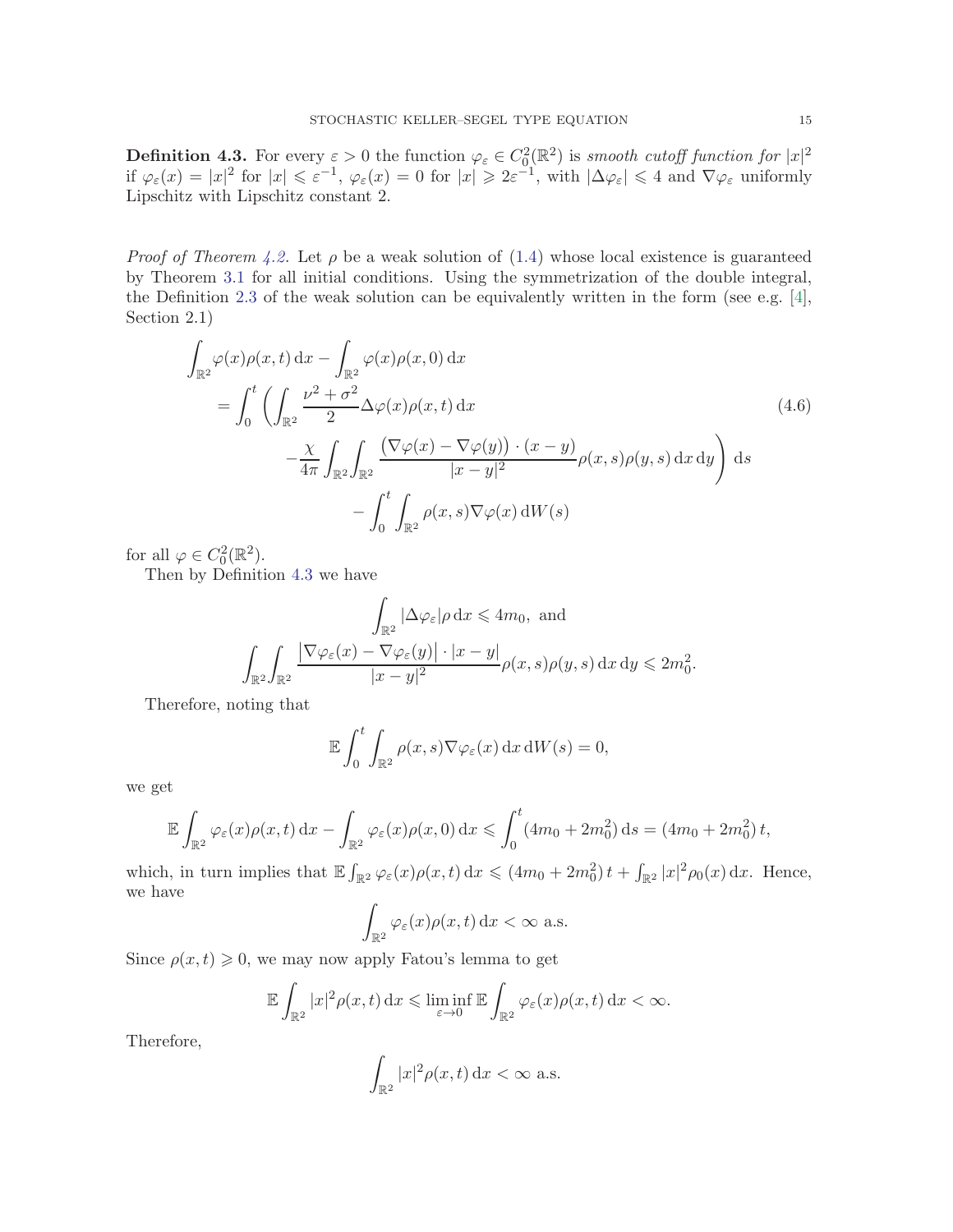Assume  $\rho(x, t)$  is defined for all  $m_0 > 0$  and  $t \geq 0$ . Substituting  $\varphi_{\varepsilon}(x)$  in the definition [\(4.6\)](#page-14-1), and passing to the limit as  $\varepsilon \to 0$  in every integral using Lebesgue Dominated Convergence Theorem, we have

$$
\lim_{\varepsilon \to 0} \left[ \mathbb{E} \int_{\mathbb{R}^2} \varphi_{\varepsilon}(x) \rho(x, t) dx - \int_{\mathbb{R}^2} \varphi_{\varepsilon}(x) \rho(x, 0) dx \right] =
$$

$$
\mathbb{E} \int_{\mathbb{R}^2} |x|^2 \rho(x, t) dx - \int_{\mathbb{R}^2} |x|^2 \rho(x, 0) dx = \left( 2(\nu^2 + \sigma^2) m_0 - \frac{\chi}{2\pi} m_0^2 \right) t < 0 \quad (4.7)
$$

for  $m_0$  satisfying [\(4.4\)](#page-13-3) and  $t \geq T$  satisfying [\(4.5\)](#page-13-4). The inequality [\(4.7\)](#page-15-1) implies that for sufficiently small  $\varepsilon_0 > 0$  we have

<span id="page-15-1"></span>
$$
\mathbb{E}\int_{\mathbb{R}^2}\varphi_{\varepsilon_0}(x)\rho(x,t)\,\mathrm{d}x<0.
$$

This contradicts the fact that  $\rho(x,t) \geq 0$  a.e. Since  $\varphi_{\varepsilon_0}(x)$  has compact support, the solution  $\rho(x, t)$  must have a **Type 3** blowup.

4.2. Blowup in the case of large mass for solutions of [\(1.5\)](#page-2-0). In this subsection we establish the lack of global existence for the solutions of the equation [\(1.5\)](#page-2-0). Once again, following  $[4]$ , Section 2.1, we can represent the weak solution of  $(1.5)$  in the form

<span id="page-15-2"></span>
$$
\int_{\mathbb{R}^2} \varphi(x)\rho(x,t) dx - \int_{\mathbb{R}^2} \varphi(x)\rho(x,0) dx
$$
\n
$$
= \int_0^t \left( \int_{\mathbb{R}^2} \frac{a^2}{2} \Delta \varphi(x)\rho(x,s) dx - \frac{\chi}{4\pi} \int_{\mathbb{R}^2} \int_{\mathbb{R}^2} \frac{\left(\nabla \varphi(x) - \nabla \varphi(y)\right) \cdot (x-y)}{|x-y|^2} \rho(x,s)\rho(y,s) dx dy \right) ds
$$
\n
$$
+ \int_{\mathbb{R}^2} \int_0^t \Phi(\rho(x,s)) \varphi(x) dW(x,s) dx,
$$
\n(4.8)

for all  $\varphi \in C_0^2(\mathbb{R}^2)$ . As we showed in subsection [3.3,](#page-11-0) the solution of [\(4.8\)](#page-15-2) exists for  $t \in [0, \tau(\omega))$ for some random variable  $\tau(\omega) \in (0, +\infty]$ .

*Remark* 4.4. The stopping time  $\tau(\omega)$  from [\[9\]](#page-24-17) satisfies [\(4.1\)](#page-13-5); however, we cannot call it a finite time blowup of Type 1 as it can possibly be infinite with probability 1.

Before we proceed let us introduce the following notation:

$$
m_0 := \int_{\mathbb{R}^2} \rho_0(x) dx \qquad \qquad M_0 := \int_{\mathbb{R}^2} |x|^2 \rho_0(x) dx,
$$
  

$$
m(t) := \int_{\mathbb{R}^2} \rho(x, t) dx \qquad \qquad M(t) := \int_{\mathbb{R}^2} |x|^2 \rho(x, t) dx.
$$

<span id="page-15-0"></span>**Theorem 4.5.** Suppose there exists  $t_1 > 0$  such that  $\mathbb{P}(\tau(\omega) \geq t_1) = 1$ . Then for  $m_0$ sufficiently large (depending explicitly on  $t_1$  and  $M_0$ )  $t_1$  is a Type 3 blowup.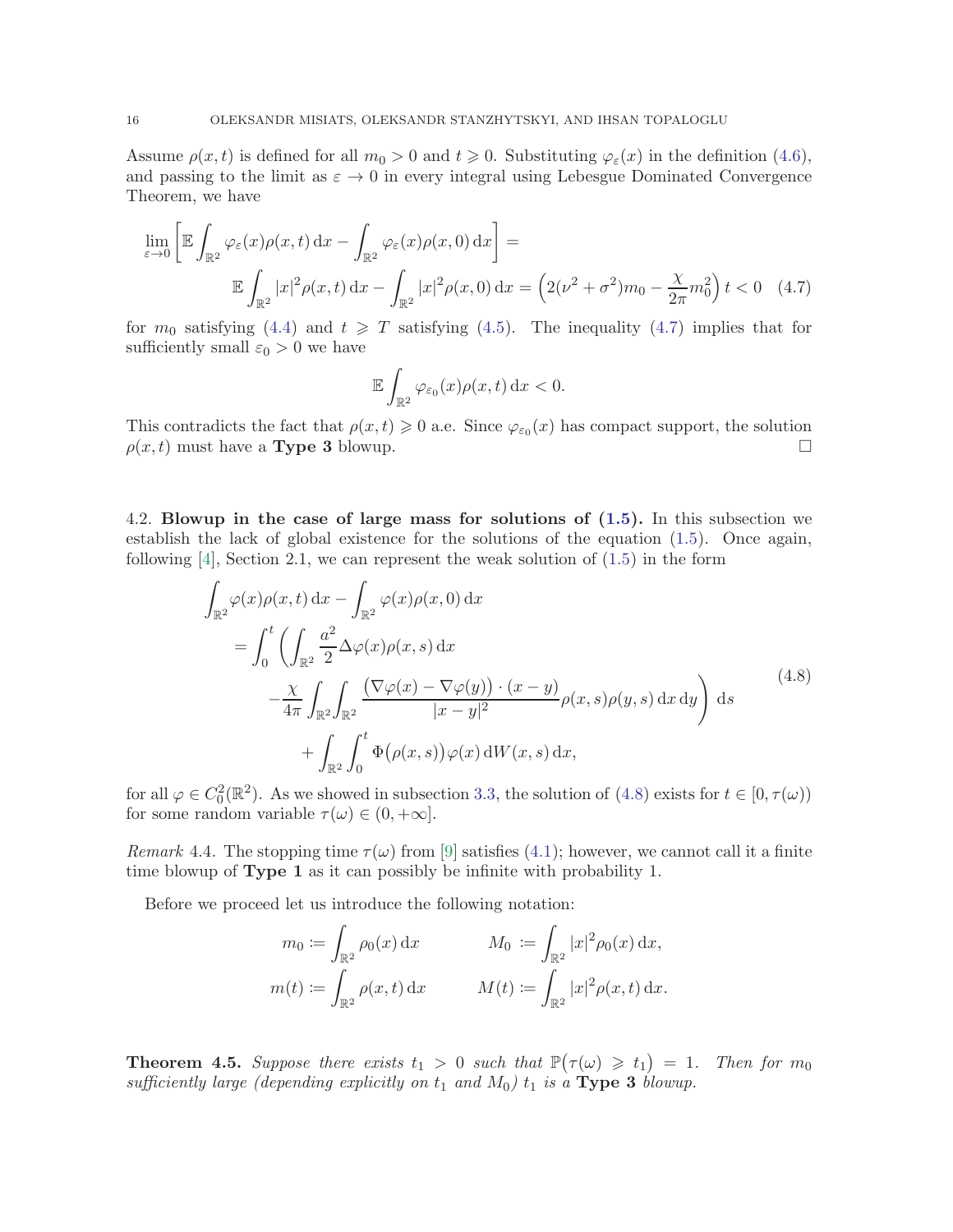The principal technical difference between Theorem [4.2](#page-13-2) and Theorem [4.5](#page-15-0) is that while the solutions of [\(1.4\)](#page-2-1) satisfy  $\int_{\mathbb{R}^2} \rho(x,t) dx = m_0$ , the quantity  $\int_{\mathbb{R}^2} \rho(x,t) dx$  is in fact a random variable for the solutions of  $(1.5)$ . This causes additional complications. In particular, for the proof of Theorem [4.5](#page-15-0) we need the following auxiliary result.

<span id="page-16-1"></span>**Lemma 4.6.** Let  $\rho(x,t)$  be a local solution of [\(1.5\)](#page-2-0) with  $|\Phi(\rho)| \le L|\rho|$ . For  $t_1$  given by Theorem [4.5,](#page-15-0) let  $B := \left\{ \omega \in \Omega : \int_0^{t_1} \left( \int_{\mathbb{R}^2} \rho(x, s) dx \right)^2 ds = +\infty \right\}$ . Then  $\mathbb{P}(B) = 0$ .

Proof. It follows from [\(3.17\)](#page-11-6) that

<span id="page-16-0"></span>
$$
\mathbb{E} \sup_{t \in [0,t_1]} \|\rho(t, \cdot)\|_{H^1(\mathbb{R}^2)}^2 < \infty. \tag{4.9}
$$

Then

$$
m^2(t) \leqslant 2m_0^2 + 2\left(\sum_{k=1}^\infty a_k \int_0^t \int_{\mathbb{R}^2} \Phi(u)e_k(x)\,\mathrm{d} x\,\mathrm{d} W_k(s)\right)^2
$$

Using the property of stochastic integral

$$
\mathbb{E}\sup_{t\in[0,T]}\left|\int_0^t f(s)\,\mathrm{d}W(s)\right|^2 \leq 4\int_0^T \mathbb{E}f^2(s)\,\mathrm{d}s
$$

as well as  $(4.9)$ , we get

$$
\mathbb{E} \sup_{t \in [0, t_1]} m^2(t) \leq 2m_0^2 + 8 \sum_{k=1}^{\infty} a_k^2 \int_0^{t_1} \mathbb{E} \left( \int_{\mathbb{R}^2} \Phi(\rho) e_k(x) dx \right)^2 ds
$$
  

$$
\leq 2m_0^2 + 8 \sum_{k=1}^{\infty} a_k^2 \int_0^{t_1} \left( \mathbb{E} \int_{\mathbb{R}^2} L^2 |\rho(s, x)|^2 dx \int_{\mathbb{R}^2} e_k^2(x) dx \right) ds
$$
  

$$
\leq 2m_0^2 + 8 \sum_{k=1}^{\infty} a_k^2 L^2 t_1 \mathbb{E} \sup_{t \in [0, t_1]} ||\rho(t, \cdot)||_{H^1(\mathbb{R}^2)}^2 < \infty.
$$

Therefore,

$$
\mathbb{E} \int_0^{t_1} m^2(t) dt = \int_0^{t_1} \mathbb{E} m^2(t) dt \leq t_1 \mathbb{E} \sup_{t \in [0, t_1]} m^2(t) < \infty,
$$

which implies that

$$
\int_0^{t_1} m^2(t) dt < \infty \text{ a.s.}
$$

and the statement of the Lemma follows.  $\hfill \square$ 

Proof of Theorem [4.5.](#page-15-0) Consider two cases:

Case 1: Suppose

<span id="page-16-2"></span>
$$
\mathbb{E}\int_0^{t_1} \left(\int_{\mathbb{R}^2} \rho(x,s) \,dx\right)^2 \,ds = +\infty. \tag{4.10}
$$

By Lemma [4.6,](#page-16-1)  $\int_0^{t_1} \left( \int_{\mathbb{R}^2} \rho(x, s) dx \right)^2 < +\infty$  a.s. For  $\varepsilon > 0$ , let  $\varphi_{\varepsilon}$  be given by Definition [4.3.](#page-14-0) Introduce the next function

$$
\rho_{\varepsilon}(x,s) = \begin{cases} \rho(x,s) & \text{if } |x| \leq \frac{1}{\varepsilon}, \\ 0 & \text{if } |x| > \frac{1}{\varepsilon}. \end{cases}
$$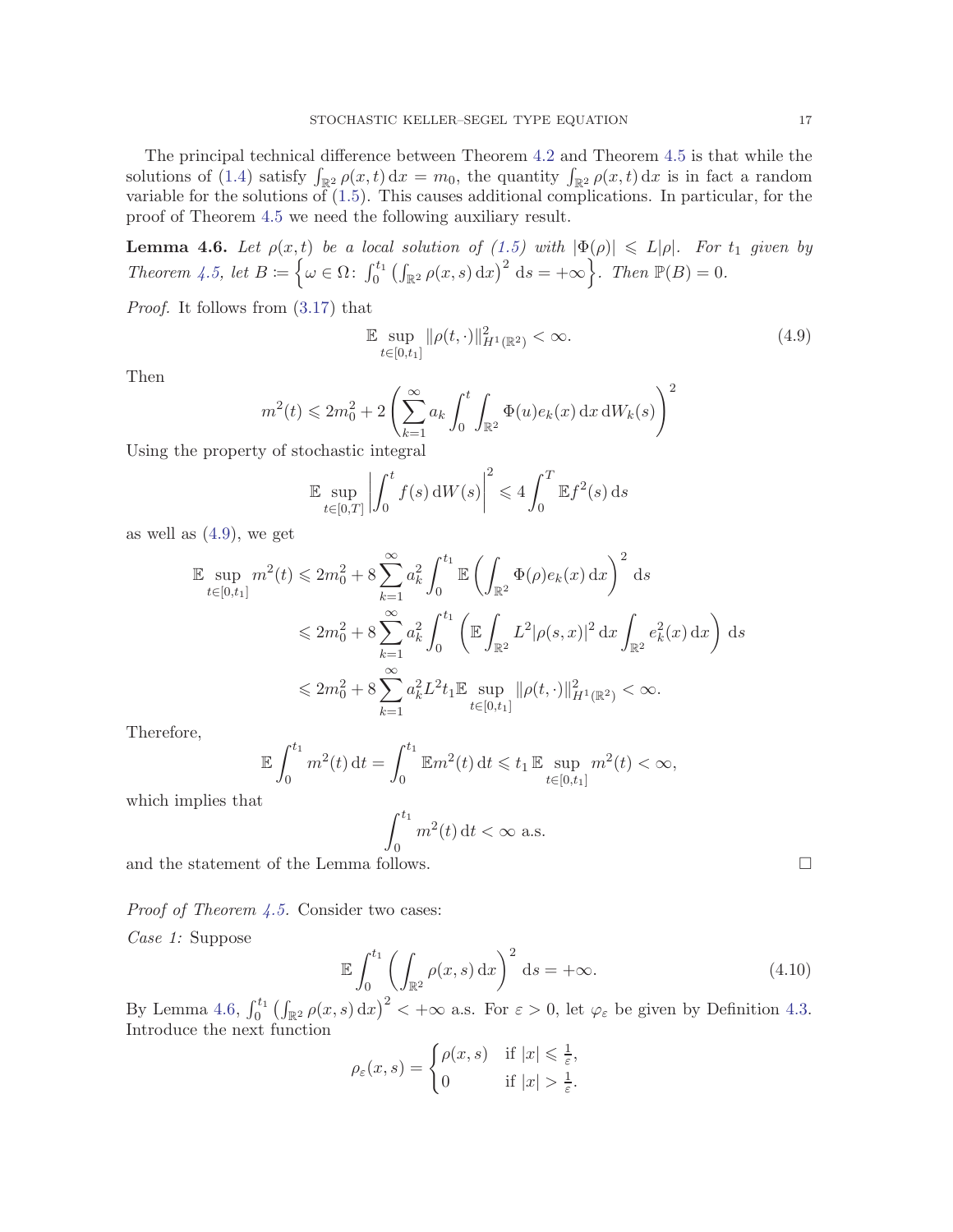Then

$$
\int_0^{t_1} \int_{\mathbb{R}^2} \int_{\mathbb{R}^2} \frac{\nabla \varphi_{\varepsilon}(x) - \nabla \varphi_{\varepsilon}(y)}{|x - y|^2} \cdot (x - y) \rho_{\varepsilon}(x, s) \rho_{\varepsilon}(y, s) \, dx \, dy \, ds = 2 \int_0^{t_1} \left( \int_{\mathbb{R}^2} \rho_{\varepsilon}(x, s) \, dx \right)^2 \, ds.
$$

On one hand, by Fatou's lemma and [\(4.10\)](#page-16-2)

$$
\liminf_{\varepsilon \to 0} \mathbb{E} \int_0^{t_1} \left( \int_{\mathbb{R}^2} \rho_{\varepsilon}(x, s) \, dx \right)^2 ds \geq \mathbb{E} \int_0^{t_1} \left( \int_{\mathbb{R}^2} \rho(x, s) \, dx \right)^2 ds = +\infty.
$$

On the other hand,

$$
\int_0^{t_1} \int_{\mathbb{R}^2} \int_{\mathbb{R}^2} \frac{\nabla \varphi_{\varepsilon}(x) - \nabla \varphi_{\varepsilon}(y)}{|x - y|^2} \cdot (x - y) \left( \rho_{\varepsilon}(x, s) \rho_{\varepsilon}(y, s) - \rho(x, s) \rho(y, s) \right) dx dy ds \to 0
$$

a.s. as  $\varepsilon \to 0$ , since

$$
\int_0^{t_1} \int_{\mathbb{R}^2} \int_{\mathbb{R}^2} \frac{\nabla \varphi_{\varepsilon}(x) - \nabla \varphi_{\varepsilon}(y)}{|x - y|^2} \cdot (x - y) \left( \rho_{\varepsilon}(x, s) \rho_{\varepsilon}(y, s) - \rho(x, s) \rho(y, s) \right) dx dy ds
$$
  

$$
\leq 2 \int_0^{t_1} \int_{\mathbb{R}^2} \int_{\mathbb{R}^2} \left( \rho(x, s) \rho(y, s) - \rho_{\varepsilon}(x, s) \rho_{\varepsilon}(y, s) \right) dx dy ds
$$

with  $0 \leq \rho(x, s)\rho(y, s) - \rho_{\varepsilon}(x, s)\rho_{\varepsilon}(y, s) \leq \rho(x, s)\rho(y, s)$  and  $\int_0^{t_1} \int_{\mathbb{R}^2} \int_{\mathbb{R}^2} \rho(x, s)\rho(y, s) dx dy$  $+\infty$  a.s. Since

$$
|\Delta \varphi_{\varepsilon}(x)\rho(x,s)| \leq 4\rho(x,s)
$$

and

$$
4\mathbb{E}\int_{\mathbb{R}^2} \rho(x,s) \, \mathrm{d}x = 4m_0 < \infty,
$$

by Lebesgue Dominated Convergence Theorem,

$$
\mathbb{E}\int_0^{t_1}\int_{\mathbb{R}^2}\Delta\varphi_{\varepsilon}(x)\rho(x,s)\,\mathrm{d}x\,\mathrm{d}s\to 4t_1m_0,\quad \varepsilon\to 0.
$$

Hence, taking the expected value of both sides in [\(4.8\)](#page-15-2), we obtain that there exists  $\varepsilon_0 > 0$ such that for all  $\varepsilon < \varepsilon_0$ 

$$
\mathbb{E}\int_{\mathbb{R}^2}\varphi_{\varepsilon}(x)\rho(x,t_1)\,\mathrm{d}x<0,
$$

and since  $\text{supp}\,\varphi_{\varepsilon} \subset B_{1/\varepsilon}$ , we conclude that  $\mathbb{E} \|\rho(x, t_1)\|_{L^{\infty}(B_{2/\varepsilon_0})} = +\infty$ .

Case 2: Suppose

<span id="page-17-0"></span>
$$
\mathbb{E}\int_0^{t_1} \left(\int_{\mathbb{R}^2} \rho(x,s) \,dx\right)^2 ds < +\infty. \tag{4.11}
$$

Since

$$
\frac{\left|\nabla\varphi_{\varepsilon}(x)-\nabla\varphi_{\varepsilon}(y)\right|}{|x-y|}\rho(x,s)\rho(y,s)\leq 2\rho(x,s)\rho(y,s),
$$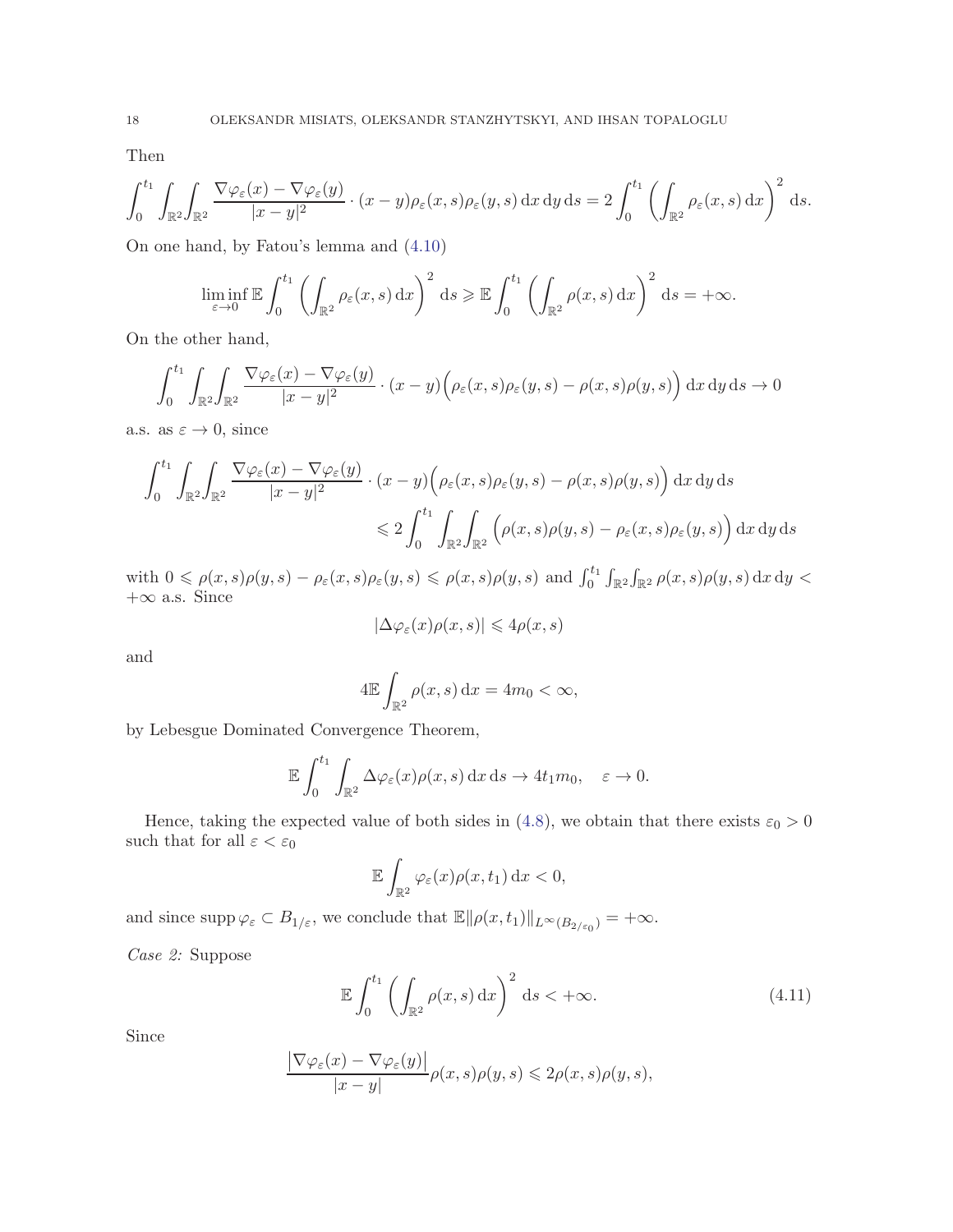using [\(4.11\)](#page-17-0) and Lebesgue Dominated Convergence Theorem, we may pass to the limit as  $\varepsilon \to 0$  to obtain

$$
\mathbb{E} \int_0^{t_1} \int_{\mathbb{R}^2} \int_{\mathbb{R}^2} \frac{\nabla \varphi_{\varepsilon}(x) - \nabla \varphi_{\varepsilon}(y)}{|x - y|^2} \cdot (x - y) \rho(x, s) \rho(y, s) \, dx \, dy \, ds
$$
  
\n
$$
\to 2 \mathbb{E} \int_0^{t_1} \left( \int_{\mathbb{R}^2} \rho(x, s) \, dx \right)^2 \, ds \ge 2 \int_0^{t_1} \left( \mathbb{E} \int_{\mathbb{R}^2} \rho(x, s) \, dx \right)^2 \, ds
$$
  
\n
$$
= 2 \int_0^{t_1} m_0^2 \, ds = 2m_0^2 t_1.
$$

Therefore, for  $\varepsilon \leqslant \varepsilon_0$ , we have

$$
\mathbb{E} \int_{\mathbb{R}^2} \varphi_{\varepsilon}(x) \rho(x,t) dx \leq M_0 - \frac{\chi}{2\pi} t_1 m_0^2 + 2a^2 m_0 t_1 < 0,
$$
  

$$
\|\rho(x,t_1)\|_{L^{\infty}(B_{2/\varepsilon_0})} = +\infty.
$$

and, once again,  $\mathbb{E}\|\rho(x,t_1)\|_{L^\infty(B_{2/\varepsilon_0})}$ 

<span id="page-18-0"></span>4.3. Blowup for any mass for solutions of [\(1.5\)](#page-2-0). In this section we show that in the case of linear multiplicative noise, the equation [\(1.5\)](#page-2-0) has a blowup with nonzero probability for any nontrivial initial conditions. In other words, we show that any nontrivial local solution cannot be extended globally.

Recall that by Proposition [2.4](#page-4-2) we have  $\mathbb{E}m(t) = m_0$  for  $t \geq 0$  within the interval of existence. We consider [\(1.5\)](#page-2-0) with  $\Phi(\rho) := \sigma \rho$  for some  $\sigma \in \mathbb{R}$ , and  $W(x, s) := W(s)$ .

**Theorem 4.7.** Let  $\rho(x,t)$  be a solution of [\(1.5\)](#page-2-0) with an initial condition  $\rho_0 \in H^1(\mathbb{R}^2)$ ,  $\rho_0 \neq 0$  and  $\int_{\mathbb{R}^2} |x|^2 \rho_0(x) dx < +\infty$ . Then there exists  $t_2 = t_2(m_0) < \infty$  and a random variable  $\xi(\omega)$  such that  $\xi(\omega)$  is a finite time blowup for  $\rho(x,t)$  of either **Type 1** or **Type 2**, and  $p_2 := \mathbb{P}(\xi(\omega) < t_2) > 0$ , with  $p_2$  determined explicitly in terms of  $m_0$ .

*Proof.* It follows from Theorem [3.6](#page-12-0) that the local solution of  $(1.5)$  is a strong solution. Hence we can integrate  $(1.5)$  both in x and in t and thus obtain the following ordinary linear stochastic equation for the function  $m(t)$ :

<span id="page-18-1"></span>
$$
m(t) - m_0 = \sigma \int_0^t m(s) \, dW(s).
$$
 (4.12)

Let t be a Markov's moment in [\(4.12\)](#page-18-1) with respect to the filtration  $\mathcal{F}_{s}^{W}$ . Note that (4.12) is a linear SDE of the form  $dm(t) = \sigma m(t) dW(t)$ , which, using Ito's formula, has the explicit solution

<span id="page-18-2"></span>
$$
m(t) = m_0 \exp\left(\frac{\sigma^2}{2}t + \sigma W(t)\right). \tag{4.13}
$$

Next, we show that  $M(t) = \int_{\mathbb{R}^2} |x|^2 \rho(x, t) dx < \infty$  a.s. for  $t \leq \tau(\omega)$ , where  $\tau(\omega)$  is defined as in Theorem [3.6.](#page-12-0) Using  $\varphi_{\varepsilon}$  given by Definition [4.3,](#page-14-0) we have

$$
-\int_{\mathbb{R}^2} \int_{\mathbb{R}^2} \frac{\left(\nabla \varphi_{\varepsilon}(x) - \nabla \varphi_{\varepsilon}(y)\right) \cdot (x - y)}{|x - y|^2} \rho(x, s) \rho(y, s) \, dx \, dy
$$
  
\$\leqslant \int\_{\mathbb{R}^2} \int\_{\mathbb{R}^2} \frac{\left|\nabla \varphi\_{\varepsilon}(x) - \nabla \varphi\_{\varepsilon}(y)\right|}{|x - y|} \rho(x, s) \rho(y, s) \, dx \, dy\$  
\$\leqslant 2 \left(\int\_{\mathbb{R}^2} \rho(x, s) \, dx\right)^2 = 2m^2(s),\$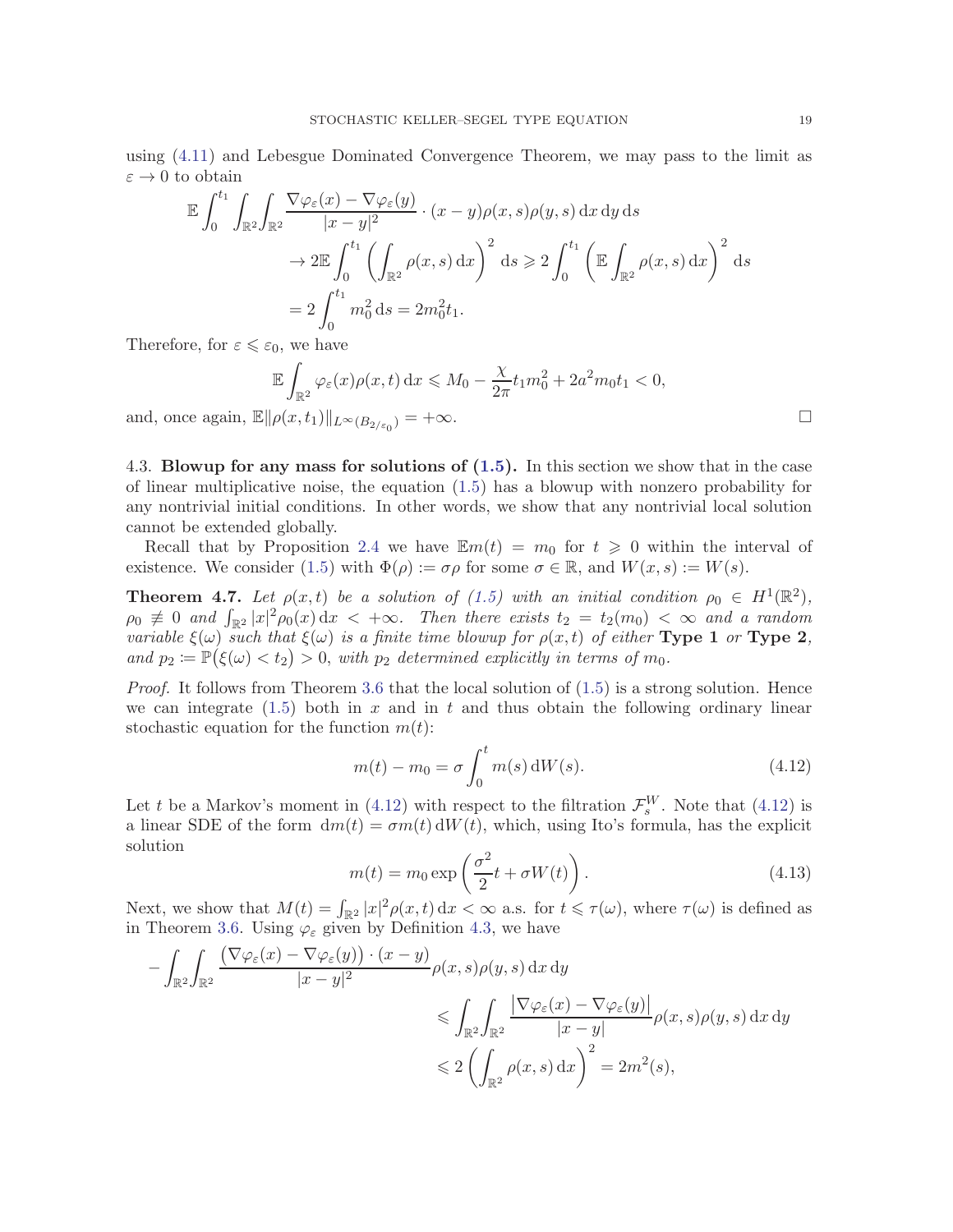and  $\int_{\mathbb{R}^2} \Delta \varphi_{\varepsilon}(x) \rho(x, s) dx \leq 4m(s)$ . Now define

$$
u_{\varepsilon}(s) := \int_{\mathbb{R}^2} \rho(x, s) \varphi_{\varepsilon}(s) dx
$$
  

$$
\psi_{\varepsilon}(s) := -\frac{\chi}{4\pi} \int_{\mathbb{R}^2} \int_{\mathbb{R}^2} \frac{\left(\nabla \varphi_{\varepsilon}(x) - \nabla \varphi_{\varepsilon}(y)\right) \cdot (x - y)}{|x - y|^2} \rho(x, s) \rho(y, s) dx dy
$$
  

$$
+ \frac{a^2}{2} \int_{\mathbb{R}^2} \Delta \varphi_{\varepsilon}(x) \rho(x, s) dx.
$$

Then  $u_{\varepsilon}$  satisfies the SDE

$$
\begin{cases}\n\mathrm{d}u_{\varepsilon}(t) = \psi_{\varepsilon}(t) \, \mathrm{d}t + \sigma u_{\varepsilon}(t) \, \mathrm{d}W(t) \\
u_{\varepsilon}(0) = \int_{\mathbb{R}^2} \rho_0(x) \varphi_{\varepsilon}(x) \, \mathrm{d}x.\n\end{cases} \tag{4.14}
$$

Let  $u^+$  solve

$$
\begin{cases}\n\mathrm{d}u^{+}(t) = (2a^{2}m(t) + \frac{\chi}{2\pi}m^{2}(t)) \, \mathrm{d}t + \sigma u^{+}(t) \, \mathrm{d}W(t) \\
u^{+}(0) = M_{0}.\n\end{cases}
$$
\n(4.15)

Since  $u^+(0) \leq u_\varepsilon(0)$  and  $\psi_\varepsilon(t) \leq 2a^2m(t) + \frac{\chi}{2\pi}m^2(t)$ , then using the stochastic comparison theorem by Watanabe and Ikeda [\[16\]](#page-24-19), we have

<span id="page-19-0"></span>
$$
0 \leqslant u_{\varepsilon}(t) \leqslant u^{+}(t) \qquad \text{for all } t \geqslant 0. \tag{4.16}
$$

Note that

$$
u^{+}(t) = \Psi(t) \left( M_0 + \int_0^t \left( 2a^2 m(s) + \frac{\chi}{2\pi} m^2(s) \right) \Psi^{-1}(s) ds \right),
$$

where  $\Psi(t) = \exp\left(-\frac{\sigma^2}{2}\right)$  $\left(\frac{\sigma^2}{2}t + \sigma W(t)\right)$ . Then, using [\(4.13\)](#page-18-2), we have

$$
\int_0^t \left(2a^2 m(s) + \frac{\chi}{2\pi} m^2(s)\right) \Psi^{-1}(s) ds = 2a^2 m_0 t + \frac{\chi}{2\pi} m_0^2 \int_0^t \exp\left(-\frac{\sigma^2}{2}s + \sigma W(s)\right) ds.
$$

Hence,

$$
u^{+}(t) = \exp\left(-\frac{\sigma^{2}}{2}t + \sigma W(t)\right)
$$

$$
\times \left(M_{0} + 2a^{2}m_{0}t + \frac{\chi m_{0}^{2}}{2\pi} \int_{0}^{t} \exp\left(-\frac{\sigma^{2}}{2}s + \sigma W(s)\right) ds\right) < \infty \quad (4.17)
$$

for all  $t \geq 0$ . Passing to the limit  $\varepsilon \to 0$  in [\(4.16\)](#page-19-0), we have

$$
M(t) = \lim_{\varepsilon \to 0} u_{\varepsilon}(t) \leq u^+(t) < \infty.
$$

Let  $u(s) = \int_{\mathbb{R}^2} |x|^2 \rho(x, s) dx$ . Since  $(u_\varepsilon(s) - u(s))^2 \leq 2(u^+(s))^2$  and  $\int_0^t$  $\mathbf{0}$  $(u^+(s))^2 ds < \infty,$ 

by Lebesgue Dominated Convergence Theorem, we have

$$
\int_0^t (u_\varepsilon(s) - u(s))^2 \, \mathrm{d}s \to 0
$$

in probability. This, in turn, implies that

$$
\int_0^t \int_{\mathbb{R}^2} \rho(x, s) \varphi_{\varepsilon}(x) dx dW(s) \to \int_0^t \int_{\mathbb{R}^2} |x|^2 \rho(x, s) dx dW(s) \quad \text{a.s.}.
$$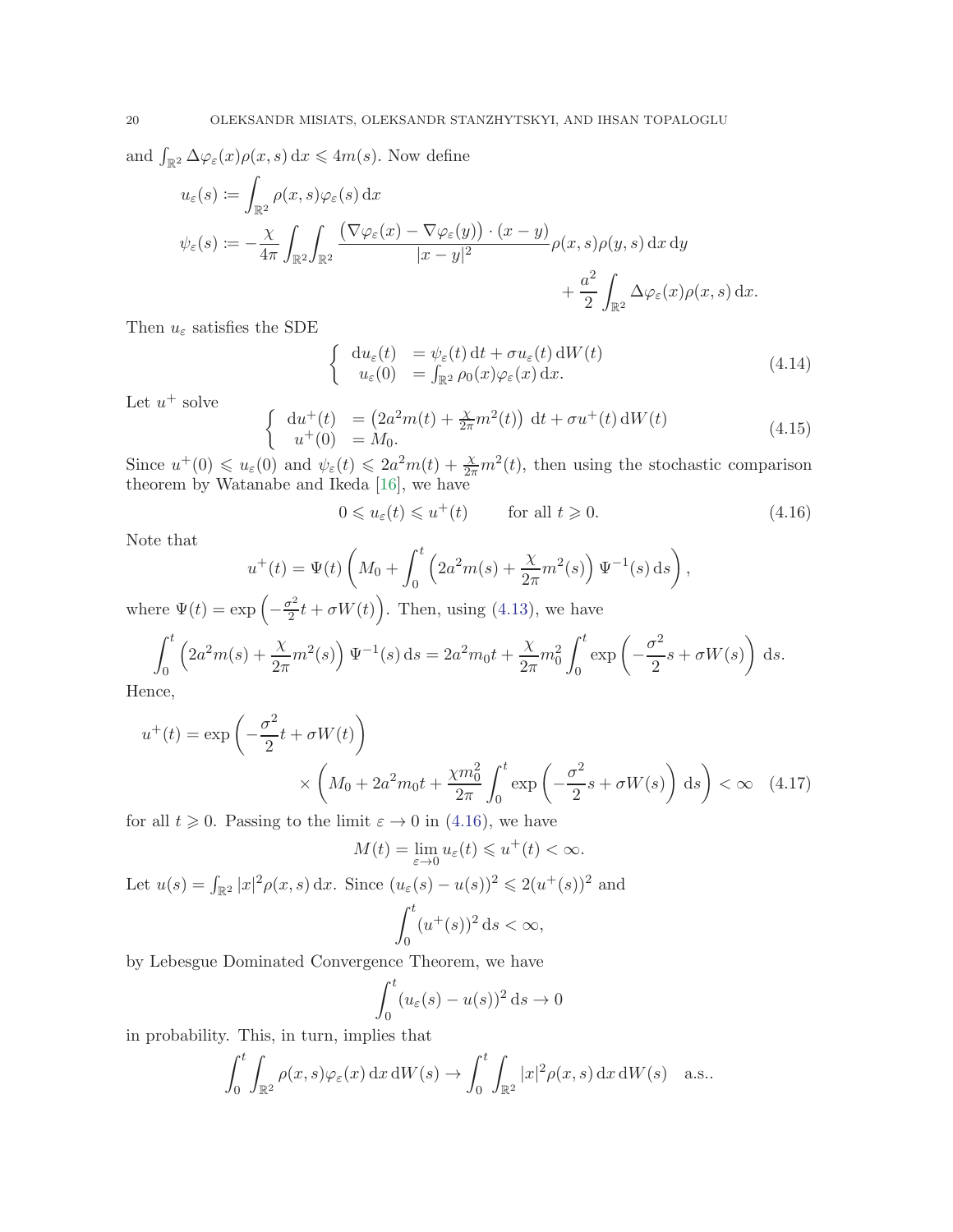Then we can pass to the limit  $\varepsilon \to 0$  in [\(4.8\)](#page-15-2), and get

$$
M(t) - M_0 = \int_0^t \left(2a^2 m(s) - \frac{\chi}{2\pi} m^2(s)\right) ds + \sigma \int_0^t M(s) dW(s).
$$
 (4.18)

Therefore we get that

$$
M(t) = \exp\left(-\frac{\sigma^2}{2}t + \sigma W(t)\right) \left(M_0 + 2a^2m_0t - \frac{\chi m_0^2}{2\pi} \int_0^t \exp\left(-\frac{\sigma^2}{2}s + \sigma W(s)\right) ds\right).
$$

Now, fix  $\alpha, \beta > 0$ . For  $t > 0$ , we define the random set

$$
A_{\alpha,\beta}^t := \left\{ \omega \in \Omega \colon W(s) \geqslant \left( \frac{\sigma}{2} + \alpha \right) s - \beta, \ s \in [0, t] \right\}.
$$

Then for every  $\omega \in A^t_{\alpha,\beta}$  and for every  $s \in [0,t]$  we have  $-\frac{\sigma^2}{2}$  $\frac{\sigma^2}{2}s + \sigma W(s) \geqslant \sigma \alpha s - \sigma \beta$ . This implies that

$$
\int_0^t \exp\left(-\frac{\sigma^2}{2}s + \sigma W(s)\right) ds \geq \frac{1}{\sigma \alpha} e^{-\sigma \beta} \left(e^{\sigma \alpha t} - 1\right),
$$

and we get

$$
M(t) \leq \Psi(t) \left( M_0 + 2a^2 m_0 t + \frac{\chi m_0^2}{\sigma \alpha e^{\sigma \beta} 2\pi} - \frac{\chi m_0^2}{\sigma \alpha 2\pi} e^{\sigma(\alpha t - \beta)} \right).
$$

Let  $t_2$  be such that

$$
M_0 + 2a^2 m_0 t_2 + \frac{\chi m_0^2}{\sigma \alpha e^{\sigma \beta} 2\pi} \leq \frac{\chi m_0^2}{\sigma \alpha 2\pi} e^{\sigma(\alpha t_2 - \beta)}.
$$
\n(4.19)

Then  $M(t_2) \leq 0$ , which contradicts the positivity of  $\rho(x, t)$ . Thus,

$$
p_{\alpha,\beta}^{t_2} \coloneqq \mathbb{P}(A_{\alpha,\beta}^{t_2}) > 0
$$

is the probability of **Type 2** blowup under the condition that  $\tau(\omega) > t_2$ .

We are now ready to estimate the probability of **Type 1** or **Type 2** blowup for  $\rho(x,t)$ . Let

$$
B_{t_2} \coloneqq \{ \omega \in \Omega \colon \tau(\omega) \leq t_2 \} \quad \text{with} \quad \mathbb{P}(B_{t_2}) = z \in [0, 1].
$$

Clearly  $\omega \in B_{t_2}$  implies **Type 1** blowup. Let I and II denote the events of **Type 1** and Type 2 blowup, respectively. Then

<span id="page-20-0"></span>
$$
\mathbb{P}(I \cup II) \geqslant \mathbb{P}(B_{t_2}) = z.
$$
\n(4.20)

On the other hand,

<span id="page-20-1"></span>
$$
\mathbb{P}(I \cup II) \geq \mathbb{P}(A_{\alpha,\beta}^{t_2} \cap \overline{B_{t_2}}) = \mathbb{P}(A_{\alpha,\beta}^{t_2}) + \mathbb{P}(\overline{B_{t_2}}) - P(A_{\alpha,\beta}^{t_2} \cup \overline{B_{t_2}})
$$
  
\n
$$
\geq \mathbb{P}(A_{\alpha,\beta}^{t_2}) + \mathbb{P}(\overline{B_{t_2}}) - 1 = p_{\alpha,\beta}^{t_2} + (1 - z) - 1
$$
  
\n
$$
= p_{\alpha,\beta}^{t_2} - z.
$$
\n(4.21)

Combining [\(4.20\)](#page-20-0) and [\(4.21\)](#page-20-1), we have  $\mathbb{P}(I \cup II) \ge \max\{z, p_{\alpha,\beta}^{t_2} - z\}$ . Since the right-hand side is minimal if  $z=\frac{1}{2}$  $\frac{1}{2}p_{\alpha,\beta}^{t_2}$ , we have that  $\mathbb{P}(I \cup II) \geq \frac{1}{2}$  $\frac{1}{2}p_{\alpha,\beta}^{t_2}>0.$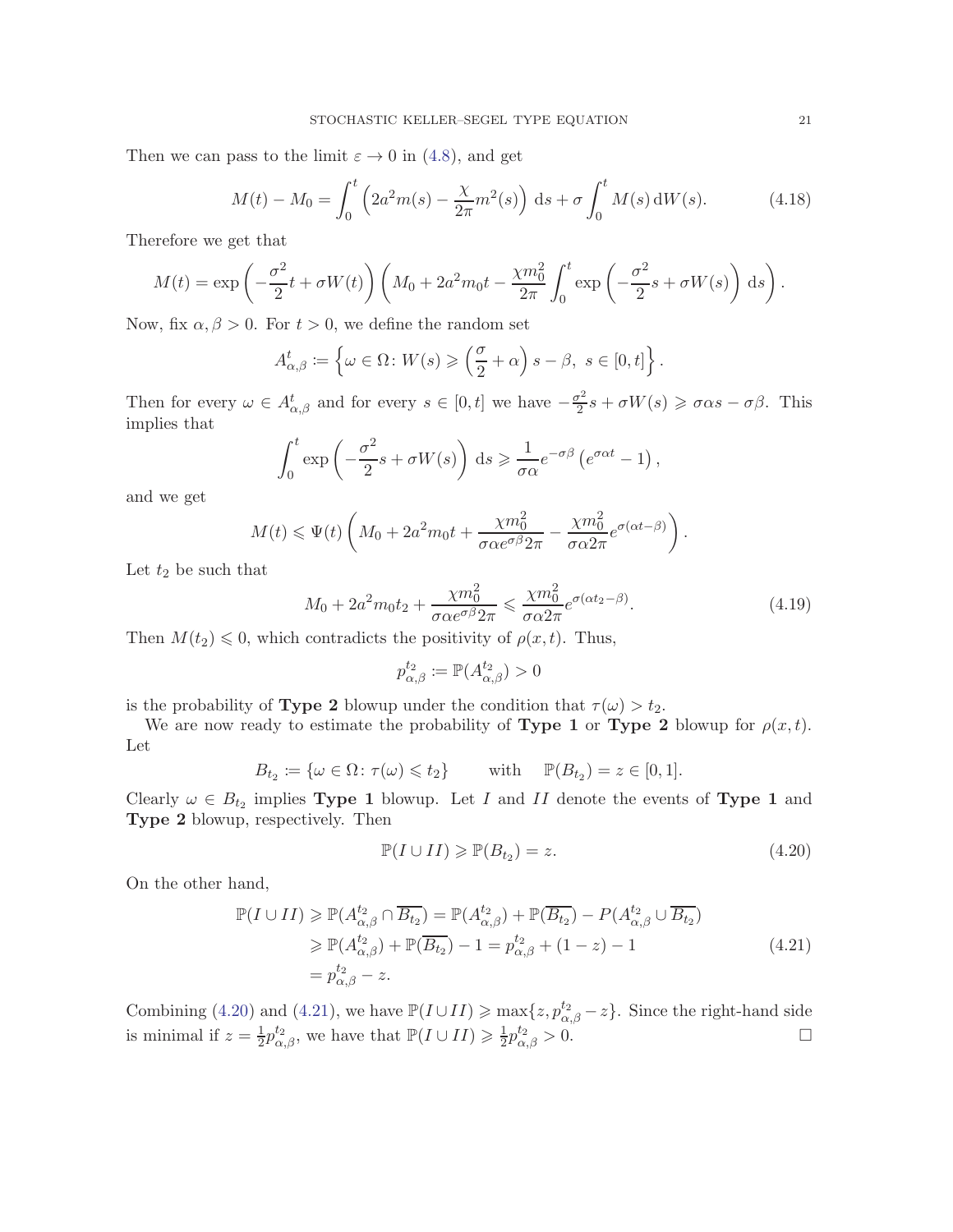## 5. Small perturbation

<span id="page-21-0"></span>In this section we consider the limit behavior of solutions of [\(1.3\)](#page-0-2) as the noise contribution vanishes. To this end, for small  $\varepsilon > 0$  we consider

<span id="page-21-2"></span>
$$
\begin{cases}\n\mathrm{d}\rho_{\varepsilon} = \left(\frac{a^2}{2}\Delta\rho_{\varepsilon} - \chi \nabla \cdot \left(\rho_{\varepsilon} \nabla (G * \rho_{\varepsilon})\right)\right) \mathrm{d}t + \varepsilon \nabla \rho_{\varepsilon} \mathrm{d}W(t) \\
\rho_{\varepsilon}(0) = \rho_{0},\n\end{cases} (5.1)
$$

and

<span id="page-21-1"></span>
$$
\begin{cases}\n\mathrm{d}\rho_* = \left(\frac{a^2}{2}\Delta\rho_*\right) - \chi \nabla \cdot \left(\rho_* \nabla (G * \rho_*)\right)\n\end{cases} \mathrm{d}t
$$
\n(5.2)\n  
\n
$$
\rho_*(0) = \rho_0.
$$

Assume

$$
C\left(\frac{-\nu^2 p(p-1)}{2} + \chi\right) m_0^{-p/(p-1)} + \chi m_0^{(p-2)/(p-1)} < 0 \quad \text{for } p \ge 2,
$$

with C defined in Theorem [3.2.](#page-9-0) Hence, if  $\rho_{\varepsilon}$  and  $\rho_{*}$  are two global solutions of [\(5.1\)](#page-21-2) and  $(5.2)$  respectively, for  $\varepsilon$  small enough, these solutions are defined globally as a consequence of Theorem [3.2.](#page-9-0) The main result of this Section is the following Theorem.

**Theorem 5.1.** Let  $\rho_0 \in H^s(\mathbb{R}^2) \cap L^1(\mathbb{R}^2) \cap L^p(\mathbb{R}^2)$  with  $s > 3$  and  $p \geq 2$ . Then for any  $T > 0$  we have

$$
\mathbb{E} \sup_{t \in [0,T]} \|\rho_{\varepsilon}(t) - \rho_{*}(t)\|_{p}^{p} \to 0 \quad \text{as } \varepsilon \to 0.
$$
\n(5.3)

*Proof.* Using [\[22,](#page-25-4) Theorem 1.7], we obtain  $\rho_* \in C([0,\infty); H^s(\mathbb{R}^2) \cap L^1(\mathbb{R}^2)$ . In particular,

<span id="page-21-4"></span>
$$
\sup_{t \in [0,T]} \left\{ \|\rho_*(t)\|_2, \|\nabla \rho_*(t)\|_2 \right\} \leqslant A \tag{5.4}
$$

for some  $A > 0$ . Let  $y_{\varepsilon} := \rho_{\varepsilon} - \rho_*$ . Then,

$$
\begin{cases}\n\mathrm{d}y_{\varepsilon} = \left(\frac{a^2}{2}\Delta y_{\varepsilon} - \chi \nabla \cdot \left(\rho_{\varepsilon} \nabla (G * \rho_{\varepsilon}) - \rho_{*} \nabla (G * \rho_{*})\right)\right) \mathrm{d}t + \varepsilon \nabla \rho_{\varepsilon} \mathrm{d}W(t) \\
y_{\varepsilon}(0) = 0.\n\end{cases} (5.5)
$$

Note that, as we showed in subsection [3.2,](#page-9-2)  $\operatorname{ess\,sup}_{\omega \in \Omega} \operatorname{sup}_{t \in [0,T]} ||\rho_{\varepsilon}||_p \leq ||\rho_0||_p$ . Now, Ito's formula for  $||y_\varepsilon(t)||_p^p$  yields

<span id="page-21-3"></span>
$$
||y_{\varepsilon}||_{p}^{p} = -p(p-1)\frac{a^{2}}{2} \int_{0}^{t} \int_{\mathbb{R}^{2}} y_{\varepsilon}^{p-2} |\nabla y_{\varepsilon}|^{2} dx ds
$$
  

$$
- \chi p \int_{0}^{t} \int_{\mathbb{R}^{2}} y_{\varepsilon}^{p-1} \nabla \cdot (\rho_{\varepsilon} \nabla (G * \rho_{\varepsilon}) - \rho_{*} \nabla (G * \rho_{*})) dx ds
$$
  

$$
+ \frac{\varepsilon^{2}}{2} \int_{0}^{t} \int_{\mathbb{R}^{2}} p(p-1) y_{\varepsilon}^{p-2} |\nabla \rho_{\varepsilon}|^{2} dx ds
$$
  

$$
+ \varepsilon \int_{0}^{t} \int_{\mathbb{R}^{2}} py_{\varepsilon}^{p-1} \nabla \rho_{\varepsilon} dx dW(s)
$$
  

$$
- L + L + L + L + L.
$$
 (1)

 $= I_1 + I_2 + I_3 + I_4.$ 

Next we will estimate each  $I_1, \ldots, I_4$  in [\(5.6\)](#page-21-3). Note that

<span id="page-21-5"></span>
$$
I_1 = -a^2 p(p-1) \frac{2}{p^2} \int_0^t \int_{\mathbb{R}^2} \left| \nabla \left( y_\varepsilon^{p/2} \right) \right|^2 dx \, \mathrm{d}t. \tag{5.7}
$$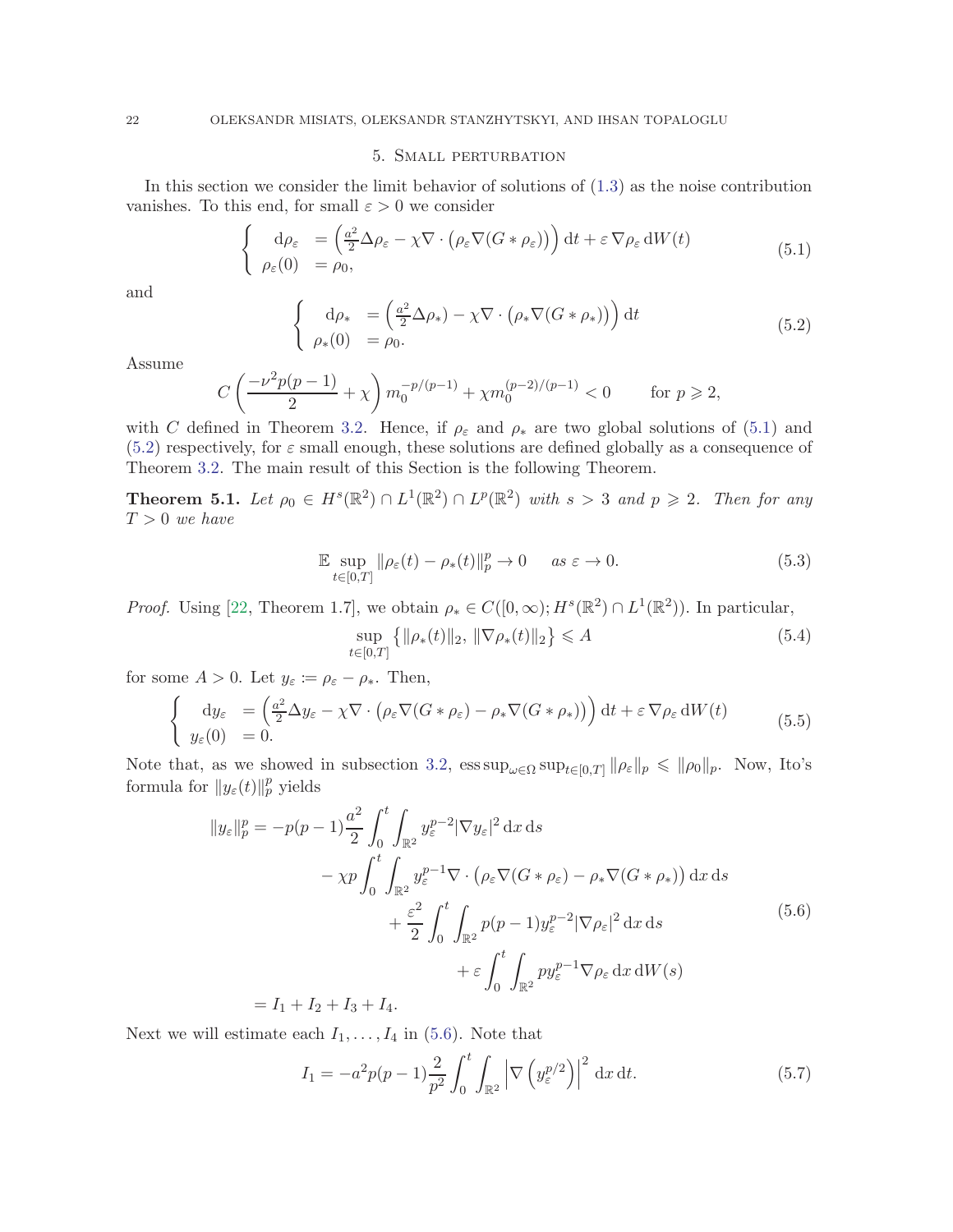For the second term, noting that the nonlocal term can be written as  $\nabla \cdot (y_\varepsilon \nabla (G * \rho_\varepsilon) +$  $\rho_* \nabla(G * y_\varepsilon)$ , and using the bound  $\operatorname{ess\,sup}_{\omega \in \Omega} \operatorname{sup}_{t \in [0,T]} \|\rho_\varepsilon\|_p \leqslant \|\rho_0\|_p$ , we estimate

<span id="page-22-0"></span>
$$
\begin{split}\n&\left|\chi \int_{\mathbb{R}^2} py_{\varepsilon}^{p-1} \nabla \cdot (y_{\varepsilon} \nabla (G * \rho_{\varepsilon})) \, \mathrm{d}x\right| \\
&= \chi p(p-1) \left| \int_{\mathbb{R}^2} y_{\varepsilon}^{p-1} \nabla (G * \rho_{\varepsilon}) |\nabla y_{\varepsilon}|^2 \, \mathrm{d}x \right| \\
&\leq \chi p(p-1) \left( \int_{\mathbb{R}^2} |y_{\varepsilon}^{p/2-1} \nabla y_{\varepsilon}|^2 \, \mathrm{d}x \right)^{1/2} \left( y_{\varepsilon}^p |\nabla (G * \rho_{\varepsilon})|^2 \, \mathrm{d}x \right)^{1/2} \\
&\leq \chi \frac{2(p-1)}{p} \left( \int_{\mathbb{R}^2} |\nabla y_{\varepsilon}^{p/2}|^2 \, \mathrm{d}x \right)^{1/2} \left( y_{\varepsilon}^p |\nabla (G * \rho_{\varepsilon})|^2 \, \mathrm{d}x \right)^{1/2} \\
&\leq \alpha 2\chi(p-1) \|\nabla y_{\varepsilon}^{p/2}\|_2^2 + \frac{1}{\alpha} 2\chi(p-1) C_p^2 \|\rho_{\varepsilon}\|_p^2 \int_{\mathbb{R}^2} y_{\varepsilon}^p \, \mathrm{d}x \\
&\leq \alpha 2\chi(p-1) \|\nabla y_{\varepsilon}^{p/2}\|_2^2 + \frac{1}{\alpha} 2\chi(p-1) C_p^2 \|\rho_0\|_p^2 \int_{\mathbb{R}^2} y_{\varepsilon}^p \, \mathrm{d}x.\n\end{split}
$$
\n(5.8)

Likewise, we have

<span id="page-22-1"></span>
$$
\begin{split}\n&\left|\chi \int_{\mathbb{R}^{2}} py_{\varepsilon}^{p-1} \nabla \cdot \left(\rho_{*} \nabla (G * y_{\varepsilon})\right) dx\right| \\
&= \chi p(p-1) \left| \int_{\mathbb{R}^{2}} y_{\varepsilon}^{p-2} \rho_{*} \nabla (G * y_{\varepsilon}) \cdot \nabla y_{\varepsilon} dx \right| \\
&\leq \chi p(p-1) \left( \int_{\mathbb{R}^{2}} |\nabla y_{\varepsilon}^{p/2}|^{2} dx \right)^{1/2} \left( y_{\varepsilon}^{p-2} \rho_{*}^{2} |\nabla (G * y_{\varepsilon})|^{2} dx \right)^{1/2} \\
&\leq \frac{\alpha 2 \chi(p-1)}{p} \int_{\mathbb{R}^{2}} |\nabla y_{\varepsilon}^{p/2}|^{2} dx + \frac{1}{\alpha} 2 \chi p(p-1) C_{p} \|y_{\varepsilon}\|_{p}^{2} \int_{\mathbb{R}^{2}} y_{\varepsilon}^{p-2} \rho_{*}^{2} dx \quad (5.9) \\
&\leq \frac{\alpha 2 \chi(p-1)}{p} \int_{\mathbb{R}^{2}} |\nabla y_{\varepsilon}^{p/2}|^{2} dx + \frac{C_{p} \chi p(p-1)}{\alpha} \left( \int_{\mathbb{R}^{2}} y_{\varepsilon}^{p} dx \right)^{\frac{p-2}{p}} \times \\
&\quad \times \left( \int_{\mathbb{R}^{2}} \rho_{*}^{p} dx \right)^{\frac{2}{p}} \left( \int_{\mathbb{R}^{2}} y_{\varepsilon}^{p} dx \right)^{\frac{2}{p}} \\
&\leq \frac{\alpha 2 \chi(p-1)}{p} \int_{\mathbb{R}^{2}} |\nabla y_{\varepsilon}^{p/2}|^{2} dx + \frac{C_{p} \chi p(p-1)}{\alpha} ||\rho_{0}||_{p}^{2} \left( \int_{\mathbb{R}^{2}} y_{\varepsilon}^{p} dx \right)^{\frac{2}{p}}.\n\end{split}
$$

Then putting together  $(5.8)$  and  $(5.9)$ , for the second term in  $(5.6)$  we obtain

<span id="page-22-2"></span>
$$
|I_2| \leq \int_0^t \alpha \left( 2\chi(p-1) + \frac{2\chi(p-1)}{p} \right) \|\nabla y_{\varepsilon}^{p/2}\|_2^2 ds + C \int_0^t \int_{\mathbb{R}^2} y_{\varepsilon}^p dx ds. \tag{5.10}
$$

For the third term in [\(5.6\)](#page-21-3), note that

$$
\frac{\varepsilon^2}{2}p(p-1)\int_{\mathbb{R}^2} y_{\varepsilon}^{p-2} |\nabla \rho_{\varepsilon}|^2 dx
$$
\n
$$
\leq \varepsilon^2 p(p-1)\int_{\mathbb{R}^2} y_{\varepsilon}^{p-2} |\nabla y_{\varepsilon}|^2 dx + \varepsilon^2 p(p-1)\int_{\mathbb{R}^2} y_{\varepsilon}^{p-2} |\nabla \rho_*|^2 dx.
$$
\n(5.11)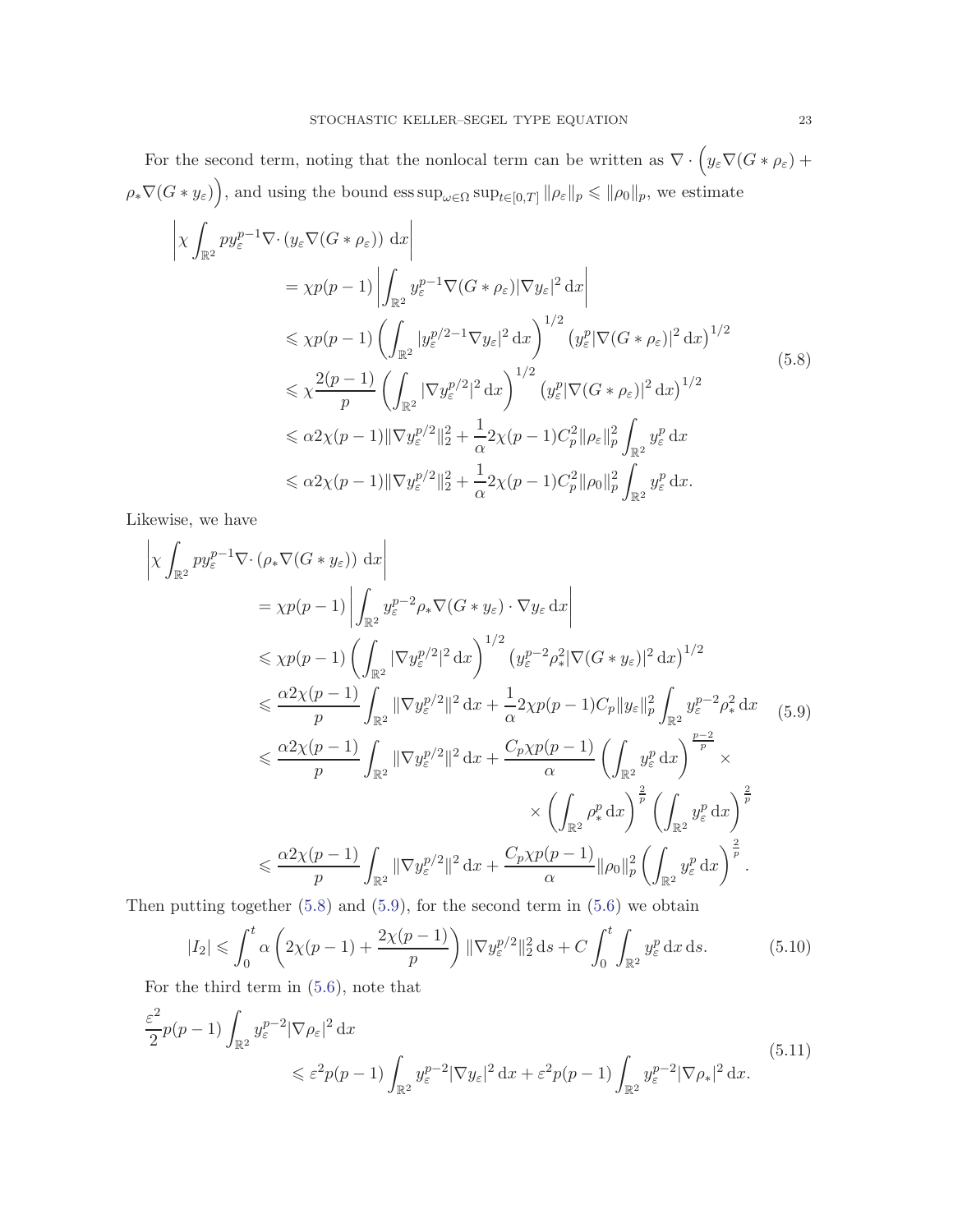The first term on the right-hand side will be compensated by  $I_2$ . To estimate  $\int_{\mathbb{R}^2} y_{\varepsilon}^{p-2} |\nabla \rho_*|^2 dx$ , first note that  $||y_{\varepsilon}||_p \le ||\rho_{\varepsilon}||_p + ||\rho_{*}||_p \le 2||\rho_0||_p$ . Then, by the embedding  $W^{3+\alpha,2}(\mathbb{R}^2) \subset$  $C^{2,\alpha}(\mathbb{R}^2)$  with  $\alpha \in (0,1]$ , we have

$$
\|\nabla \rho_*\|_{\infty} \leq C \sup_{t \in [0,T]} \|\rho_*(t)\|_{W^{3+\alpha,2}(\mathbb{R}^2)} \leqslant A,
$$
\n(5.12)

where the constant  $A > 0$  is given in [\(5.4\)](#page-21-4). Furthermore, using the interpolation inequality,

$$
||y_{\varepsilon}||_{p-2}^{p-2} \le ||y_{\varepsilon}||_{p}^{\frac{2p}{p-1}} ||y_{\varepsilon}||_{1}^{\frac{2}{p-1}} \le C \operatorname*{ess\,sup}_{\omega \in \Omega} \sup_{t \in [0,T]} ||y_{\varepsilon}||_{p}^{\frac{2p}{p-1}} \le C ||\rho_{*}||_{p}^{\frac{2p}{p-1}}.
$$
 (5.13)

Combining these, we get

<span id="page-23-0"></span>
$$
|I_3| \leq \varepsilon^2 p(p-1) \frac{4}{p} \int_0^t \int_{\mathbb{R}^2} |\nabla y_{\varepsilon}^{p/2}|^2 dx ds + CT \varepsilon^2.
$$
 (5.14)

Now we estimate the stochastic term  $I_4$ . Note that  $\int_{\mathbb{R}^2} y_{\epsilon}^{p-1} \nabla \rho_{\epsilon} dx = \int_{\mathbb{R}^2} y_{\epsilon}^{p-1} \nabla \rho_{\ast} dx$  since  $\int_{\mathbb{R}^2} y_{\varepsilon}^{p-1} \nabla y_{\varepsilon} \,dx = 0.$  Then

$$
\mathbb{E} \sup_{t \in [0,T]} |I_4| \leqslant \varepsilon p \mathbb{E} \sup_{t \in [0,T]} \left| \int_0^t \int_{\mathbb{R}^2} y_{\varepsilon}^{p-1} \nabla \rho_* \, dx \, dW(s) \right|
$$
  

$$
\leqslant \varepsilon p \left( \mathbb{E} \left( \sup_{t \in [0,T]} \left| \int_0^t \int_{\mathbb{R}^2} y_{\varepsilon}^{p-1} \nabla \rho_* \, dx \, dW(s) \right| \right)^2 \right)^{1/2}
$$
  

$$
\leqslant \varepsilon p \left( \mathbb{E} \int_0^t \mathbb{E} \left| \int_{\mathbb{R}^2} y_{\varepsilon}^{p-1} \nabla \rho_* \, dx \right|^{2} ds \right)^{1/2}.
$$

Proceeding similar as in the estimate for  $I_3$  we obtain that

<span id="page-23-1"></span>
$$
\mathbb{E} \sup_{t \in [0,T]} |I_4(t)| \leqslant C\varepsilon. \tag{5.15}
$$

Going back to  $(5.6)$  and putting together  $(5.7)$ ,  $(5.10)$ , and  $(5.14)$ , we get

$$
||y_{\varepsilon}(t)||_{p}^{p} \leqslant \left(-2a^{2}\frac{p-1}{p} + \alpha 2(p-1) + \frac{2\chi(p-1)}{p}\right) \int_{0}^{t} ||\nabla y_{\varepsilon}^{p/2}(s)||_{2}^{2} ds + C_{1} \int_{0}^{t} ||y_{\varepsilon}(s)||_{p}^{p} ds + \frac{4\varepsilon^{2}(p-1)}{p} \int_{0}^{t} ||\nabla y_{\varepsilon}^{p/2}(s)||_{2}^{2} ds + C_{2} T \varepsilon^{2} + \sup_{t \in [0,T]} \varepsilon p \left| \int_{0}^{t} \int_{\mathbb{R}^{2}} y_{\varepsilon}^{p-1} \nabla \rho_{\varepsilon} dx dW(s) \right| \leqslant C_{3} \int_{0}^{t} ||y_{\varepsilon}(s)||^{p} ds + C_{2} T \varepsilon^{2} + \varepsilon p \sup_{t \in [0,T]} \left| \int_{0}^{t} \int_{\mathbb{R}^{2}} y_{\varepsilon}^{p-1} \nabla \rho_{\varepsilon} dx dW(s) \right|.
$$
\n
$$
(5.16)
$$

For  $\alpha$  and  $\varepsilon$  sufficiently small, Grönwall's inequality implies that

$$
\|y_\varepsilon(t)\|_p^p\leqslant \left(C_2\varepsilon^2 T+\varepsilon p\sup_{t\in[0,T]}\left|\int_0^t\int_{\mathbb{R}^2}y_\varepsilon^{p-1}\nabla\rho_\varepsilon\,\mathrm{d} x\,\mathrm{d} W(s)\right|\right)\,e^{CT}.
$$

Finally, taking expectations and using the estimate [\(5.15\)](#page-23-1), we obtain

$$
\mathbb{E}\sup_{t\in[0,T]}\|y_\varepsilon(t)\|_p^p\to 0,\ \ \varepsilon\to 0,
$$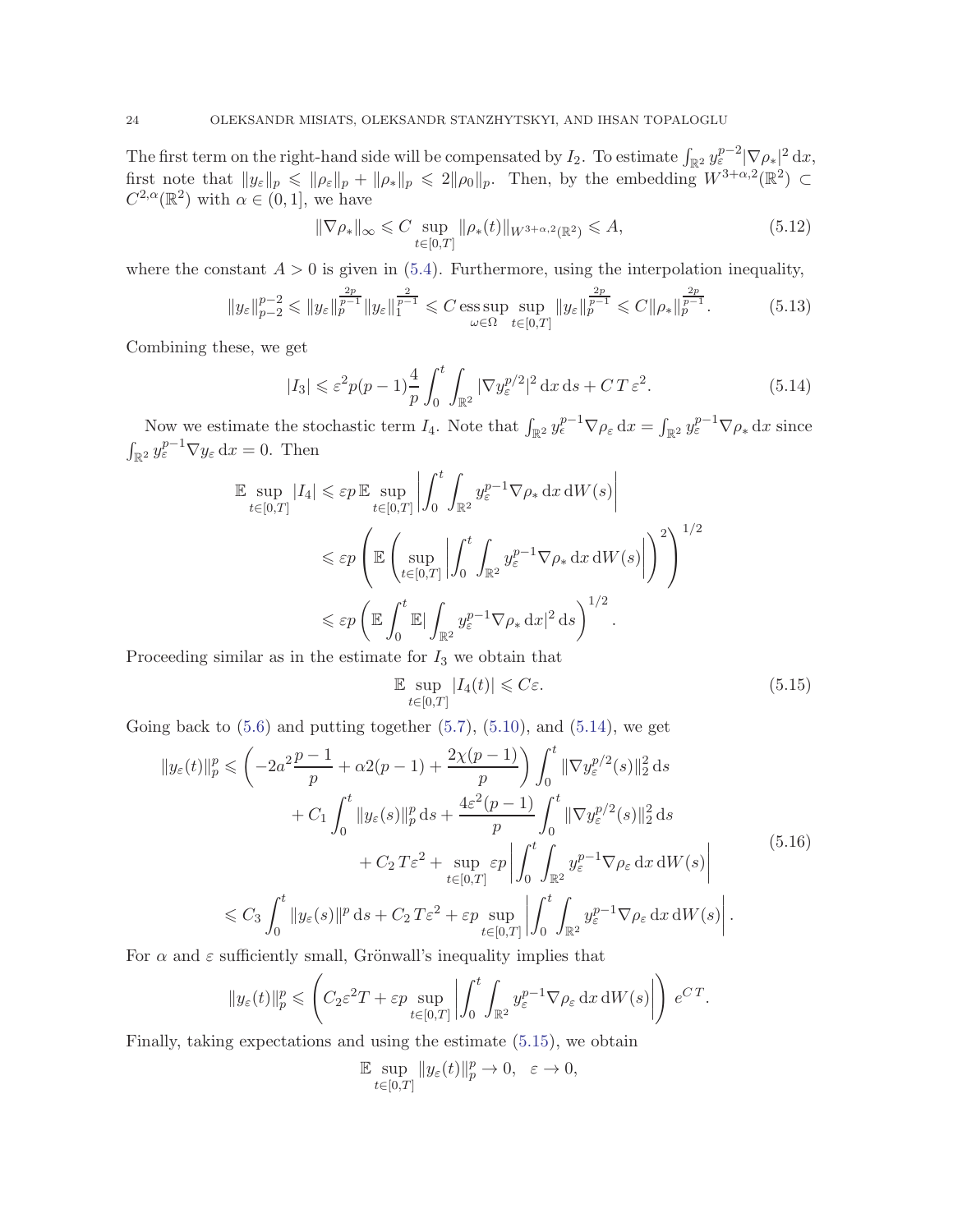which yields the desired result.  $\Box$ 

Acknowledgments. The research of Oleksandr Misiats was supported by Simons Collaboration Grant for Mathematicians No. 854856. The research of Ihsan Topaloglu was supported by Simons Collaboration Grant for Mathematicians No. 851065. The research of Oleksandr Stanzhytskyi was supported by Ukrainian Government Scientific Research Grant No. 210BF38-01.

#### **REFERENCES**

- <span id="page-24-1"></span>[1] P. Biler, "Mathematical challenges in the theory of chemotaxis," Ann. Math. Sil., vol. 32, no. 1, pp. 43–63, 2018.
- <span id="page-24-13"></span>[2] P. Biler and G. Karch, "Blowup of solutions to generalized Keller-Segel model," J. Evol. Equ., vol. 10, no. 2, pp. 247–262, 2010.
- <span id="page-24-2"></span>[3] A. Blanchet, J. A. Carrillo, and N. Masmoudi, "Infinite time aggregation for the critical Patlak-Keller-Segel model in  $\mathbb{R}^2$ ," Comm. Pure Appl. Math., vol. 61, no. 10, pp. 1449–1481, 2008.
- <span id="page-24-3"></span>[4] A. Blanchet, J. Dolbeault, and B. Perthame, "Two-dimensional Keller-Segel model: optimal critical mass and qualitative properties of the solutions," Electron. J. Differential Equations, no. 44, 2006.
- <span id="page-24-8"></span>[5] J. Carrillo, Y.-P. Choi, and M. Hauray, "The derivation of swarming models: mean-field limit and Wasserstein distances," Collective Dynamics from Bacteria to Crowds: An Excursion Through Modeling, Analysis and Simulation Series, CISM International Centre for Mechanical Sciences, vol. 553, pp. 1–46, 2014.
- <span id="page-24-10"></span>[6] M. Coghi and F. Flandoli, "Propagation of chaos for interacting particles subject to environmental noise," Ann. Appl. Probab., vol. 26, no. 3, pp. 1407–1442, 2016.
- <span id="page-24-14"></span>[7] G. Da Prato and J. Zabczyk, Stochastic equations in infinite dimensions, ser. Encyclopedia of Mathematics and its Applications. Cambridge University Press, Cambridge, 1992, vol. 44.
- <span id="page-24-15"></span>[8] ——, *Ergodicity for infinite-dimensional systems*, ser. London Mathematical Society Lecture Note Series. Cambridge University Press, Cambridge, 1996, vol. 229.
- <span id="page-24-17"></span>[9] A. Debussche, N. Glatt-Holtz, and R. Temam, "Local martingale and pathwise solutions for an abstract fluids model," Phys. D, vol. 240, no. 14-15, pp. 1123–1144, 2011.
- <span id="page-24-11"></span>[10] F. Flandoli, L. Galeati, and D. Luo, "Delayed blow-up by transport noise," Commun. Partial. Differ. Equ., vol. 46, no. 9, pp. 1757–1788, 2021.
- <span id="page-24-16"></span>[11] M. Hieber, O. Misiats, and O. Stanzhytskyi, "On the bidomain equations driven by stochastic forces," Discrete Contin. Dyn. Syst., vol. 40, no. 11, pp. 6159–6177, 2020.
- <span id="page-24-4"></span>[12] T. Hillen and K. J. Painter, "A user's guide to PDE models for chemotaxis," J. Math. Biol., vol. 58, no. 1-2, pp. 183–217, 2009.
- <span id="page-24-6"></span>[13] D. Horstmann, "From 1970 until present: the Keller-Segel model in chemotaxis and its consequences. I," Jahresber. Deutsch. Math.-Verein., vol. 105, no. 3, pp. 103–165, 2003.
- <span id="page-24-7"></span>[14] ——, "From 1970 until present: the Keller-Segel model in chemotaxis and its consequences. II," Jahresber. Deutsch. Math.-Verein., vol. 106, no. 2, pp. 51–69, 2004.
- <span id="page-24-12"></span>[15] H. Huang and J. Qiu, "The microscopic derivation and well-posedness of the stochastic Keller-Segel equation," J. Nonlinear Sci., vol. 31, no. 1, pp. Paper No. 6, 31, 2021.
- <span id="page-24-19"></span>[16] N. Ikeda and S. Watanabe, "A comparison theorem for solutions of stochastic differential equations and its applications." Osaka J. Math., vol. 14, pp. 619–633, 1977.
- <span id="page-24-9"></span>[17] P.-E. Jabin and Z. Wang, "Mean field limit for stochastic particle systems," in Active particles. Vol. 1. Advances in theory, models, and applications, ser. Model. Simul. Sci. Eng. Technol. Birkhäuser/Springer, Cham, 2017, pp. 379–402.
- <span id="page-24-5"></span>[18] W. Jäger and S. Luckhaus, "On explosions of solutions to a system of partial differential equations modelling chemotaxis," Trans. Amer. Math. Soc., vol. 329, no. 2, pp. 819–824, 1992.
- <span id="page-24-0"></span>[19] E. Keller and L. Segel, "Initiation of slide mold aggregation viewed as an instability," J. Theoret. Biol., vol. 26, 1970.
- <span id="page-24-18"></span>[20] N. Krylov, "An analytic approach to spdes," Stochastic partial differential equations: six perspectives, AMS Mathematical Surveys and Monographs, vol. 64, 1999.